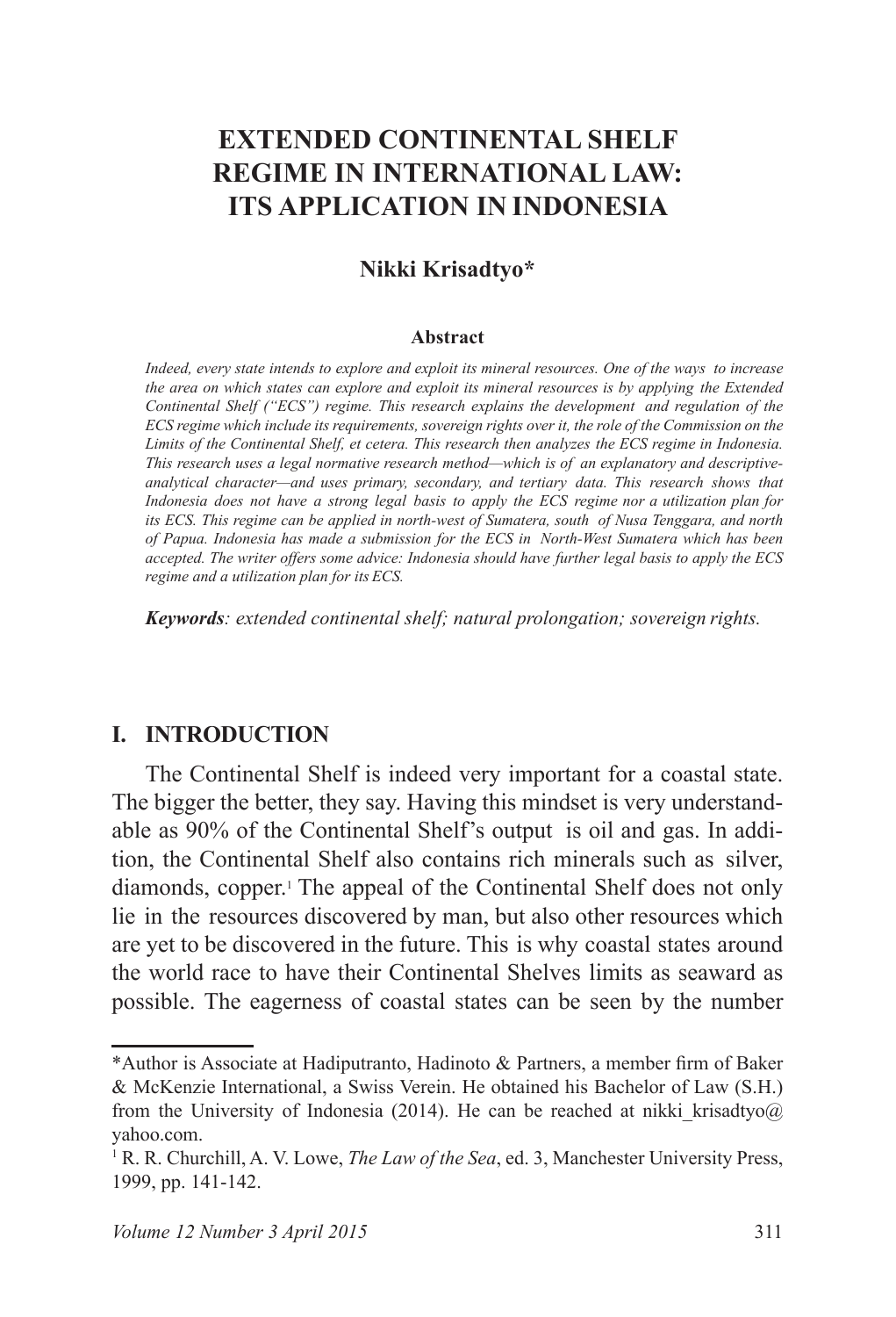of submissions made to the Commission on the Limits of the Continental Shelf ("CLCS"). Until 2014, a total number of more than four dozen states have made a submission<sup>2</sup>

This article will address a number of issues in general. First, it will address the development of the Extended Continental Shelf ("**ECS**") regime since its inception until recent developments in practice. Second, it will address the ECS regime from a legal standpoint, i.e., its provisions in the United Nations Convention on the Law of the Sea 1982 (1982 Law of the Sea Convention/"LOSC"). Third, it will address the application of the ECS regime in Indonesia in its legislation and in practice in numerous areas. Last, this paper will provide concluding remarks in which the author will give a brief conclusion and offer a number of suggestions with respect to the application of the ECS regime in Indonesia.

# **II. THE DEVELOPMENT OF THE EXTENDED CONTINENTAL SHELF REGIME**

The Continental Shelf regime has been recognized for a long time; states have exercised their jurisdiction over their seabed and subsoil well beyond their territorial seas. As time progressed, so did the Continental Shelf regime, especially with the development of technology, which made states realize the potentials and possibilities lying beneath the waters. At the outset, the Continental Shelf was only recognized by a handful of states in their respective national laws. Today, the Continental Shelf is recognized world-wide. It is not only recognized through national laws, but also through customary international law and one of the most successful international conventions—the very LOSC with its sophisticated and highly technical provisions, a few among which concern the ECS. Between the two extremes in time lies a time period of the development of the Continental Shelf regime. This first part of this article will address that time period.

<sup>&</sup>lt;sup>2</sup> Commission on the Limits of the Continental Shelf, "Submissions through the Secretary-General of the United Nations, to the Commission on the Limits of the Continental Shelf, pursuant to article 76, paragraph 8, of the United Nations Convention on the Law of the Sea of 10 December 1982," available at: http://www.un.org/Depts/los/ clcs new/commission submissions.htm, accessed on 17 February 2014.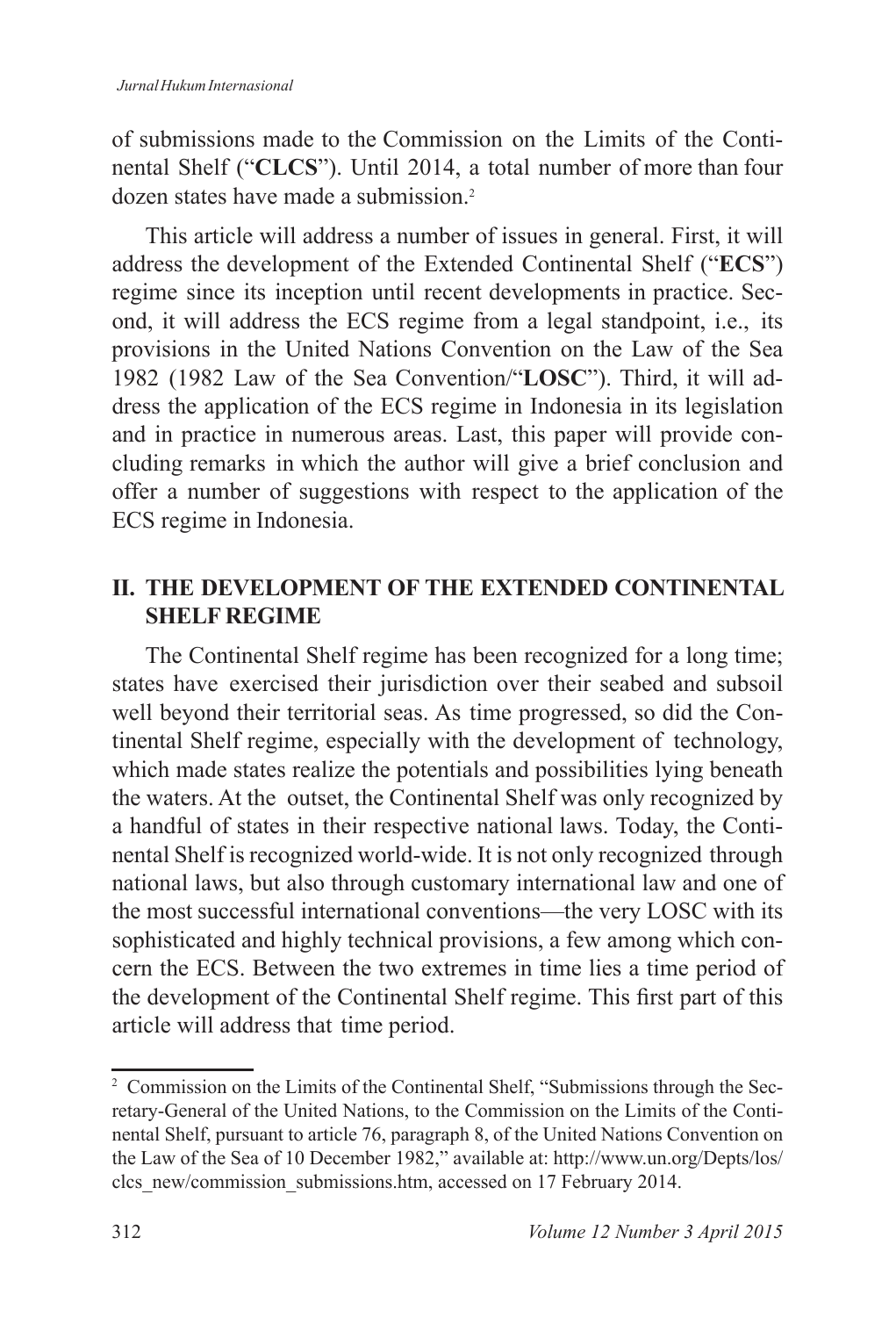#### A. THE CONTINENTAL SHELF BEFORE THE REGIME OF THE EXTENDED CONTINENTAL SHELF

Prior to 1945, the Continental Shelf was only recognized nationally though states' national laws. These states exercised their jurisdiction well beyond their territorial seas. At that time the concept of territorial waters was already recognized from the school of thought of *mare clausum* (closed sea), which was an exception to Hugo Grotius' *mare liberum* (free sea).<sup>3</sup> Prior to 1945, most states determined their territorial waters to be at a distance of three nautical miles from the baseline, as is known as the "cannon-shot rule."<sup>4</sup> However, the distance claimed for the Continental Shelf differed from state to state to some degree. For instance, Tunisia made a claim for 17 miles, whereas Panama made a claim for 120 miles.<sup>5</sup> The reasons underlying the claims were primarily for commercial reasons, such as for tunneling and exploitation of sedentary fish, which can be found at the seabed.<sup>6</sup>

A big moment in the Continental Shelf's life came in 1945 when the President of the United States of America ("USA") made a proclamation to claim the Continental Shelf—the "Harry S. Truman Proclamation."<sup>7</sup> This proclamation is the beginning of the modern concept of the Continental Shelf as the international community knows it now. This proclamation is significant for a number of reasons. It mentioned the seabed and subsoil as a "natural prolongation" of the land

<sup>&</sup>lt;sup>3</sup> Bryan A. Garner, *Black's Law Dictionary*, ed. 9, Thomas Reuters, 2009, p. 1052; Gabriel Adeleye, Kofi Acquah-Dadzie, World Dictionary of Foreign Expres*sions: A Resource for Readers and Writers*, Bolchazy-Carducci Publishers, 1999, p. 240; Garry R. Russa, Dirk C. Zellerb, "From Mare Liberum to Mare Reservarum," *Marine Policy*, vol. 27, 2003, p. 76; Bo Johnson Theutenberg, "Mare Clausum et Mare Liberum," Arctic, vol. 37, no. 3, 1984, p. 491; Knud Haakonssen, *The Free Sea*, Liberty Fund, Inc., 2004, p. Xviii.

<sup>4</sup> Robert Jay Wilder, "The Three-Mile Territorial Sea: Its Origins and Implications for Contemporary Offshore Federalism," *Virginia Journal of International Law,*  vol, 32:681 1991-1992, pp. 703-705.

<sup>&</sup>lt;sup>5</sup> Suzette V. Suarez, The Outer Limits of the Continental Shelf: Legal Aspects of *their Establishment*, Springer, 2008, pp. 21, 22.

 *Ibid*; Marhaeni Ria Siombo, *Hukum Perikanan Nasional and Internasional*, PT Gramedia Pustaka Utama, 2010, p. 14.

<sup>7</sup> Harry S. Truman Proclamation (Proclamation of the United States of America no. 2667), Policy of the United States With Respect to the Natural Resources of the Subsoil and Sea Bed of the Continental Shelf, September 28, 1945.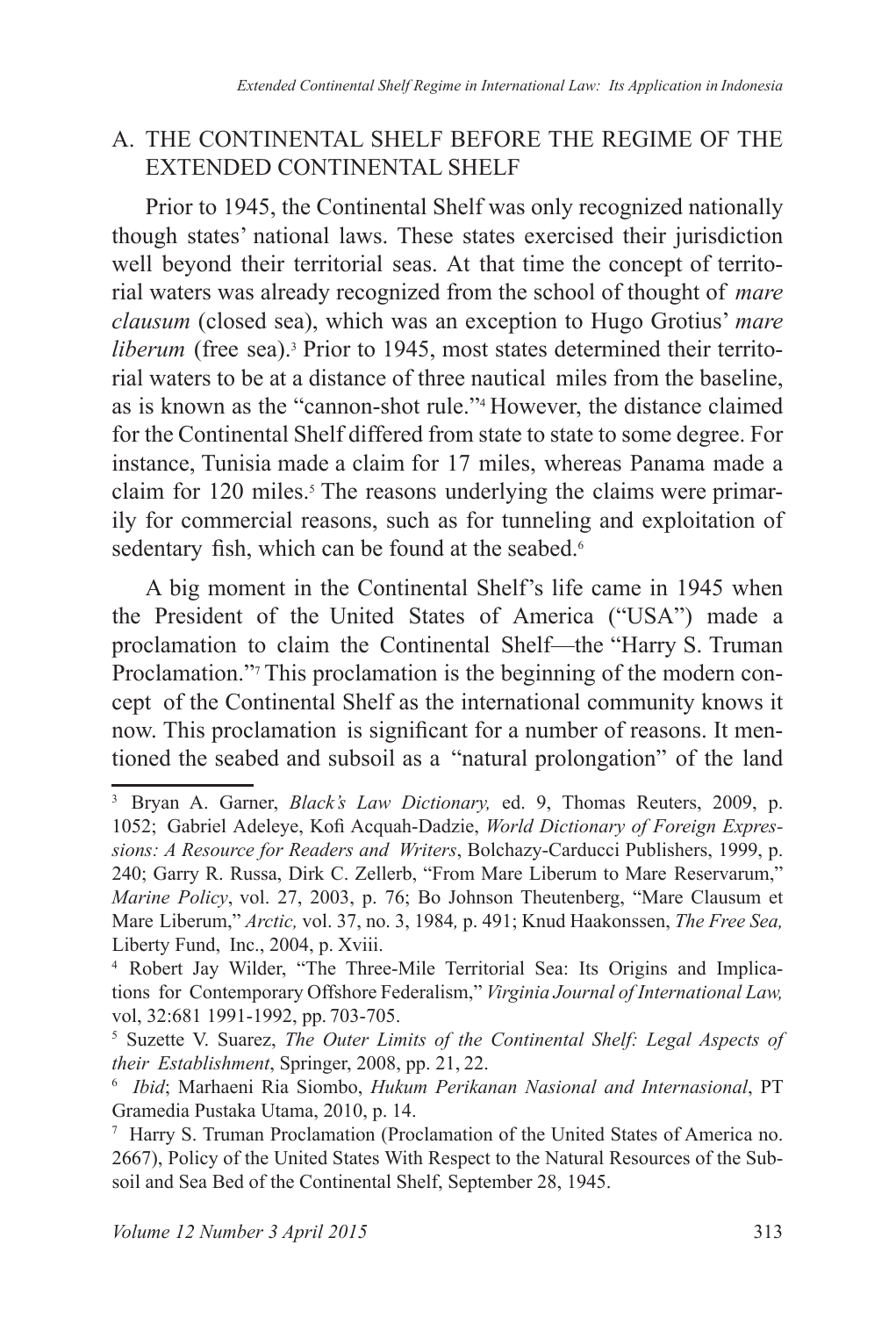territory of the USA. Taking off from this premise, the USA claimed that any natural resources contained on the seabed and beneath the subsoil can be claimed by the USA. It also separates the regime of the water column and the seabed and subsoil. At that time, the USA recognized their territorial waters to be until the distance of three nautical miles. But the proclamation did not limit the distance of the Continental Shelf. It shall be noted, however, in a separated document issued by the White House at the same time the proclamation was made— the USA considers its natural prolongation until the distance where the depth of the water is 100 fathom lines (600 feet). The concept of water depth (isobaths) to determine the limit of the Continental Shelf remains relevant until this day. Lastly, the proclamation emphasized on the commerciality of the Continental Shelf, i.e. the Continental Shelf is important for the sake of exploitation of gas and mineral resources. The Harry S. Truman Proclamation sparked a number of other proclamations form other states, but most importantly it made the international community realize the importance of an international legal regime for the Continental Shelf.

In 1947, the United Nations issued Resolution 174 to form the International Law Commission who among other things concerned about the Continental Shelf regime. In 1957, the International Law Commission handed over its work to the United Nations General Assembly. The latter then issued a resolution requesting the United Nations Secretary General to form a law of the sea conference, and the United Nations Conference on the Law of the Sea I ("UNCLOS I") was formed. In 1958, UNCLOS I adopted four conventions on the law of the sea: Convention on the Territorial Sea and the Contiguous Zone, Convention on the High Seas, Convention on Fishing and Conservation of the Living Resources of the High Seas, and Convention on the Continental Shelf ("Continental Shelf Convention").

The Continental Shelf Convention gives two limits of the Continental Shelf: depth of the water column of 200 meters and depth where exploitation can be conducted. The Continental Shelf Convention also stipulates about rights over the Continental Shelf. The rights over

 $8$  U.N.G.A. Resolution 1105 (XI), General Assembly of the United Nations Convening the Conference, 658th Plenary Meeting, 21 February 1957.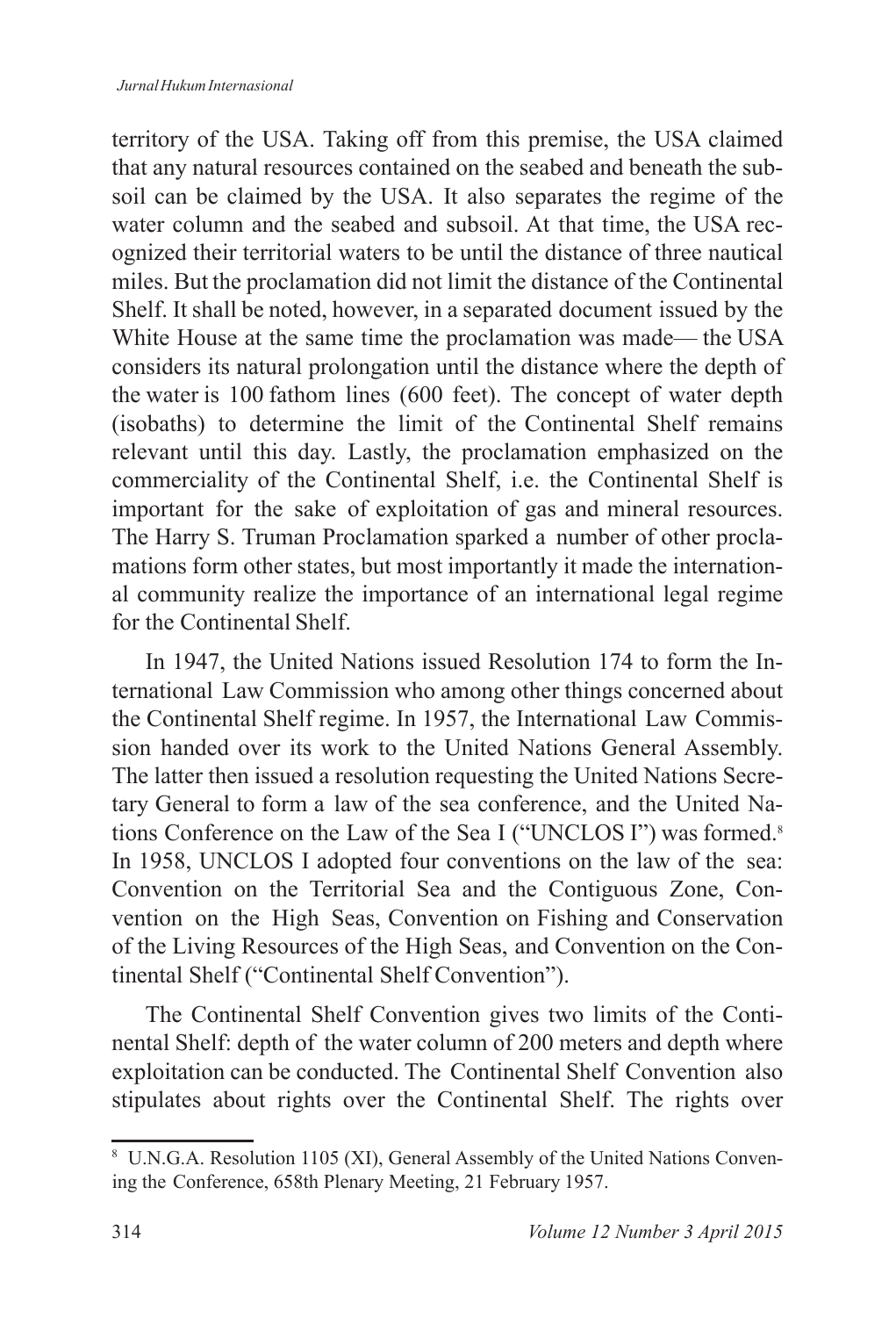the Continental Shelf are sovereign rights for the purposes of exploration and exploitation.<sup>9</sup> Another provision of significance is the provision which stipulates rights over the Continental Shelf do not depend on occupation or proclamation; it is deemed that the rights are inherent to the coastal state.10 The Continental Shelf Convention was fairly successful with 58 state parties. It is the first international instrument on the Continental Shelf. Despite this, the Continental Shelf Convention was problematic because of the limit based on "exploitability." The concept of exploitability is very vague especially considering the different technological abilities which vary from place to place and time to time. Nevertheless, the Continental Shelf Convention is of great significance as it is the first international instrument governing the Continental Shelf regime.

# B. THE EXTENDED CONTINENTAL SHELF REGIME

Until 1982, the ECS regime was not known to the international community, or at least was never put into a binding instrument. 1982 was the year the LOSC was made. The LOSC was made by United Nations Conference on the Law of the Sea III ("UNCLOS III"), which started in 1974. UNCLOS III was negotiated on a consensus approach and package-deal approach. The latter was significant in the forming of the ECS in the LOSC. On the seventh UNCLOS III, the ECS was one of the topics, where the Soviet Union and Ireland were the first two states to offer formulae and constraints for the outer limits of the ECS.<sup>11</sup> Their suggestions were adopted and were put into the LOSC which will be further addressed in the second part of this article.

In the eighth session, a number of key discussions were held. First, was a discussion which resulted in the term "recommendation" being used for CLCS's decisions with respect to submissions submitted to it.<sup>12</sup> Second, was a discussion which resulted in the obligation

<sup>&</sup>lt;sup>9</sup> The Continental Shelf Convention, Article  $2(1)$ .

<sup>&</sup>lt;sup>10</sup> The Continental Shelf Convention, Article  $2(3)$ .

<sup>&</sup>lt;sup>11</sup> Suarez (2008), *op.cit.*, p. 61.

<sup>&</sup>lt;sup>12</sup> Ted L. McDorman, "The Role of the Commission on the Limits of the Continental Shelf: A Technical Body in a Political World," *The International Journal of Marine and Coastal Law, vol.* 17, no 3, 2002, p. 302; Vladimir Jares, "The Continental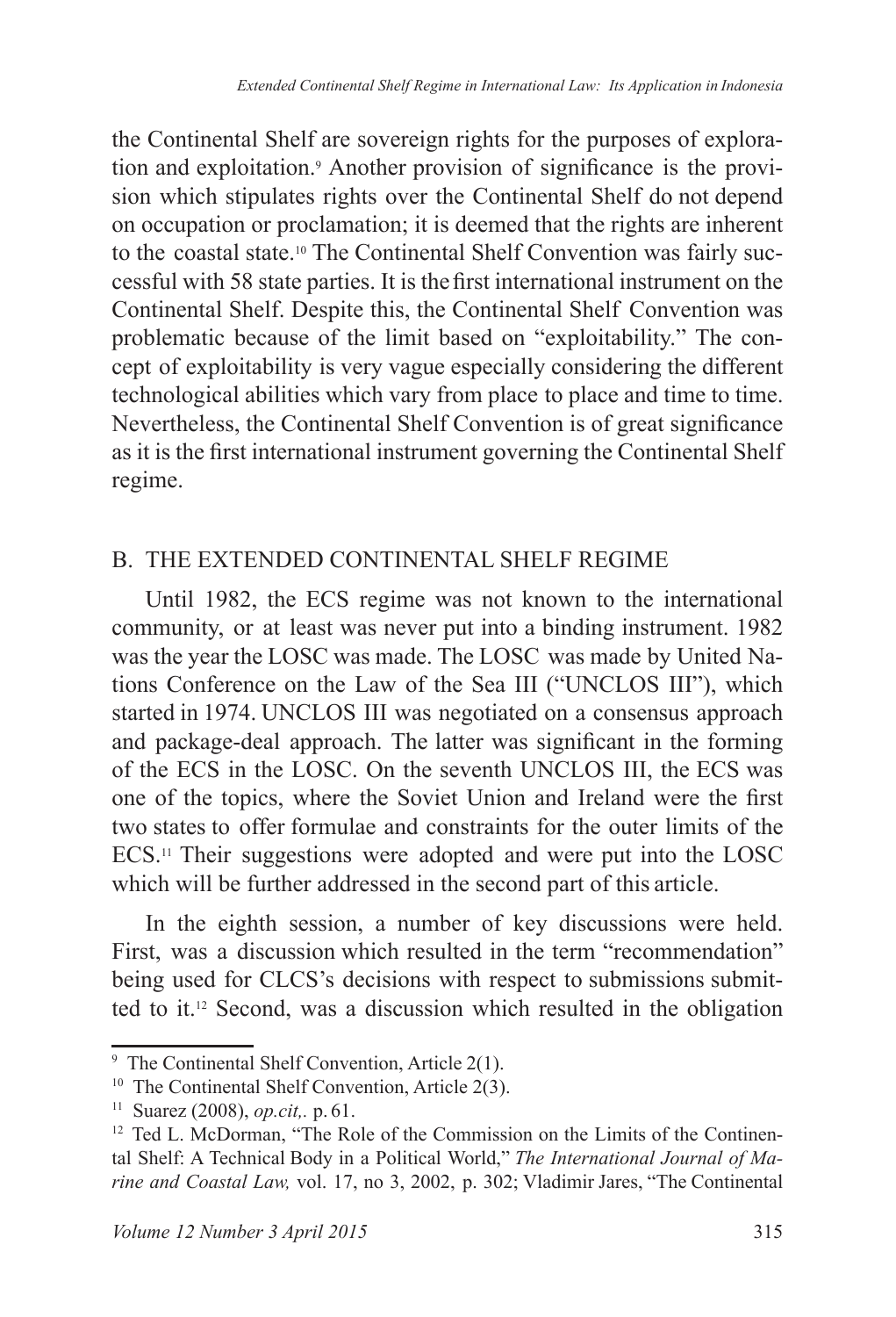to make payments to the International Seabed Authority ("ISA") for exploitation on the ECS. The provision was as a result of the package deal between coastal states—which were eager to have as big a Continental Shelf as possible—and landlocked and geographically disadvantaged states—which wished to gain advantage of the exploitation of the ECS as well.<sup>13</sup> The details of these provisions will be addressed in the second part of this article. As of 2013, there are 166 state parties to the LOSC.<sup>14</sup> Coupled with the fact that it has 320 Articles and nine annexes, the LOSC is considered one of the most successful international conventions and is indeed the most comprehensive codification on the law of the sea to date.

In recent times, coastal states are very enthusiastic about the ECS; in total there are  $75$  submissions made to the CLCS for the ECS. Out of the total 75 submissions, only 18 recommendations have been given by the CLCS.<sup>15</sup> This big gap between the number of submissions and recommendations is not always necessarily because the submissions were in conformity with the LOSC. The main reason this is happening is simply because the CLCS has too much on its plate. In 2009, where at the time there were only 51 submissions, it was estimated that CLCS could only go through all the submissions by  $2030.^{16}$ 

The Continental Shelf indeed went through a lot of phases. It has come from a regime recognized only by a handful of states to a regime recognized worldwide. It has come from a simple distance-

<sup>15</sup> Commission on the Limits of the Continental Shelf, "Submissions through the Secretary-General of the United Nations, to the Commission on the Limits of the Continental Shelf, pursuant to article 76, paragraph 8, of the United Nations Convention on the Law of the Sea of 10 December 1982," available at: http://www.un.org/ Depts/los/clcs\_new/commission\_submissions.htm, accessed on 19 October 2014.

<sup>16</sup> Suzette V. Suarez, "Commission on the Limits of the Continental Shelf," Max *Planck UNYB*, 2010, p. 138.

Shelf Beyond 200 Nautical Miles: The Work of the Commission on the Limits of the Continental Shelf and the Arctic," *Vanderbilt Journal of Transnational Law,* vol. 42:1265, 2009, pp. 1276, 1277.

<sup>&</sup>lt;sup>13</sup> *Ibid.* p. 63.

<sup>&</sup>lt;sup>14</sup> The United Nations, "Chronological lists of ratifications of, accessions and successions to the Convention and the related Agreements as at 29 October 2013", available at: http://www.un.org/Depts/los/reference files/chronological lists of ratifications.htm, accessed on 26 March 2014.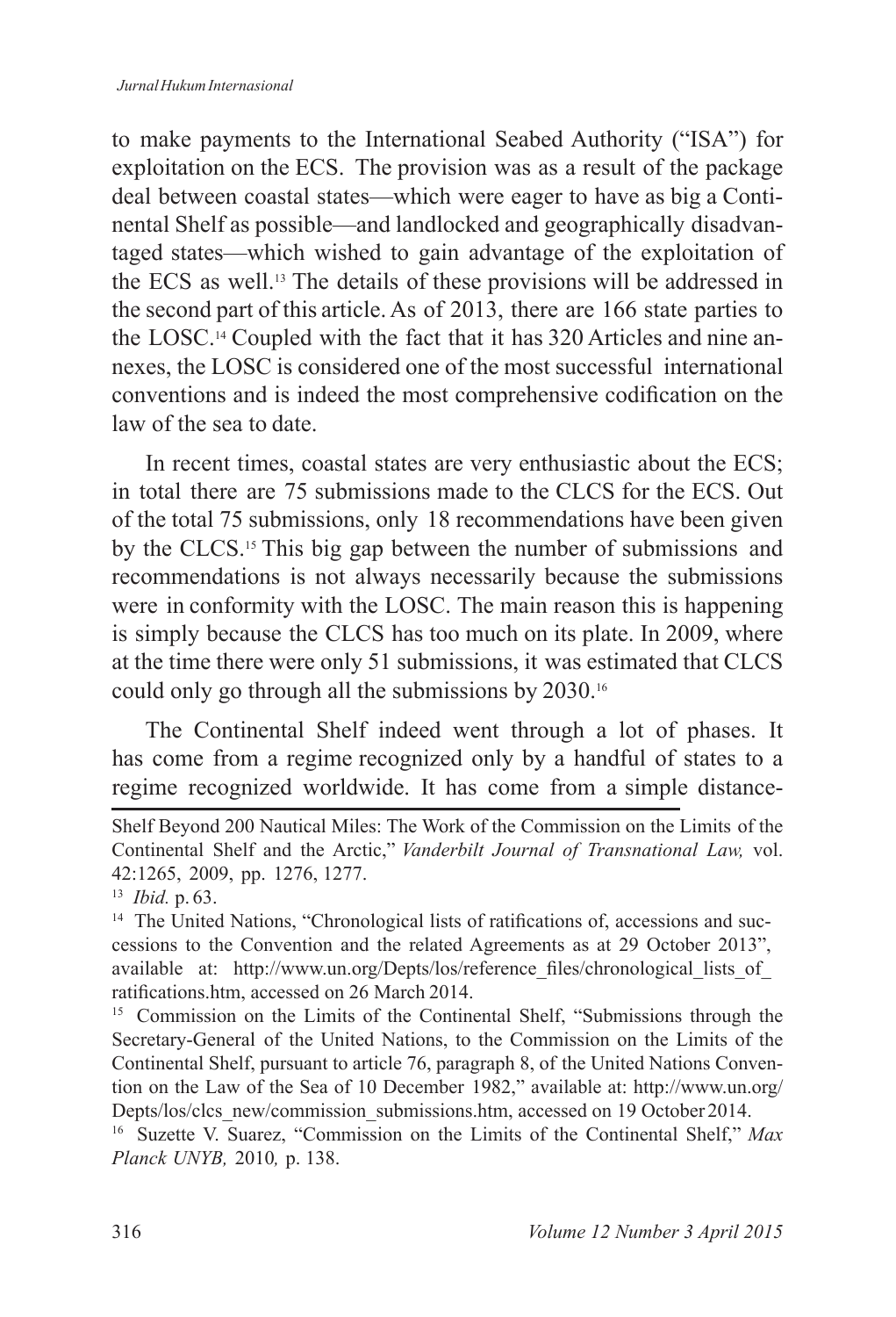based regime, to a highly technical and complicated regime. The next part will address this technical aspect of the Continental Shelf, specifically the ECS—which is regulated in the LOSC.

### **III. THE EXTENDED CONTINENTAL SHELF IN THE 1982 UNIT-ED NATIONS CONVENTION ON THE LAW OF THE SEA**

The LOSC is the hard-law basis of the ECS. The Continental Shelf is governed in Part VI of the LOSC, titled—appropriately, of course— "CONTINENTAL SHELF." This part will address the ECS from the perspective of the living provisions of the LOSC, from the rights and obligations of coastal states, the limits of the ECS, until the provisions regarding CLCS in Annex II of the LOSC. But before that, back to basics: the definition of the Continental Shelf itself

# A. CONTINENTAL SHELF DEFINITION

Article  $76(1)$  of the LOSC provides that the Continental Shelf of a coastal state comprises the seabed and subsoil of the submarine areas that extend beyond its territorial sea throughout the natural prolongation of its land territory to the outer edge of the continental margin,<sup>17</sup> or to a distance of 200 nautical miles from the baselines from which the breadth of the territorial sea is measured where the outer edge of the continental margin does not extend up to that distance. Article  $76(3)$ of the LOSC stipulates that the continental margin comprises the submerged prolongation of the land mass of the coastal state, and consists of the seabed and subsoil of the shelf, the slope<sup>18</sup> and the rise.<sup>19</sup> It does

<sup>&</sup>lt;sup>17</sup> International Oceanographic Commission, International Hydrographic Organization, International Association Of Geodesy, *A Manual on Technical Aspects of the United Nations Convention on the Law of the Sea – 1982,* ed. 4, International Hydrographic Bureau, 2006 p. Appendix 1-9: "As defined in Art. 76.3 as follows: *"The continental margin comprises the submerged prolongation of the land mass of the coastal State, and consists of the sea-bed and subsoil of the shelf, the slope and the rise. It does not include the deep ocean floor with its oceanic ridges or the subsoil thereof*".

<sup>&</sup>lt;sup>18</sup> International Oceanographic Commission, International Hydrographic Organization, International Association Of Geodesy, *op. cit.,* p. Appendix 1-10: "*That part of the continental margin that lies between the shelf and the rise. Simply called the slope in Art.* 76.3."

<sup>&</sup>lt;sup>19</sup> Ibid.: "A submarine feature which is that part of the continental margin lying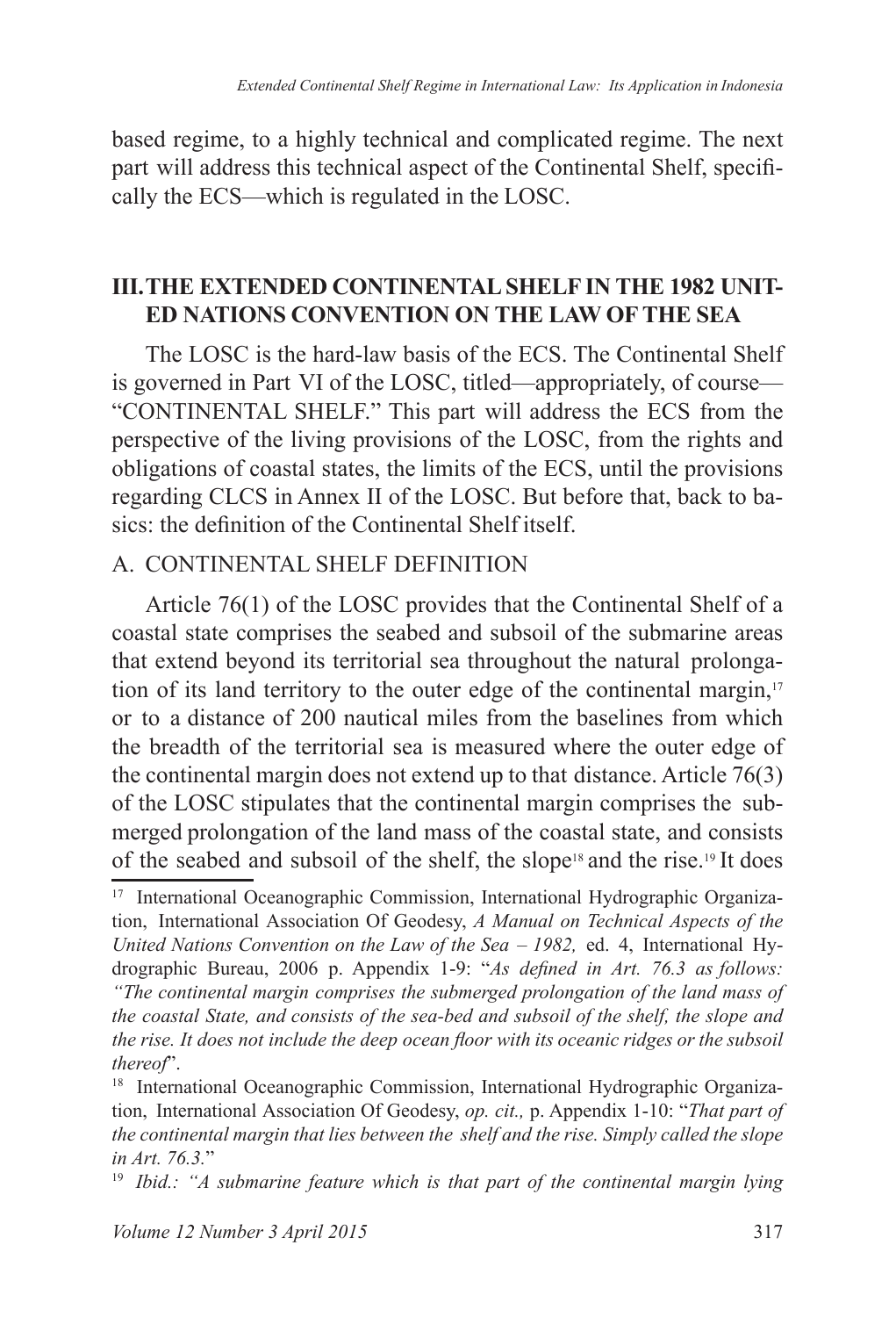not include the deep ocean floor with its oceanic ridges or the subsoil thereof. From these provisions, it can be seen that the LOSC uses two definitions for the Continental Shelf: first, using geology and, second, using distance.<sup>20</sup>

# B. COASTAL STATES' RIGHTS AND OBLIGATIONS OVER THE CONTINENTAL SHELF

In order for coastal states to be able to explore and exploit their Continental Shelves, they must have the legal right to do that. With rights come the obligations, and this sub-part will address the coastal states' rights and obligations over the Continental Shelf. The rights and obligations over the Continental Shelf within and beyond 200 nautical miles are slightly different. The difference comes from the different regime governing the water column above the Continental Shelf within and be yond (the ECS) 200 nautical miles. Another difference comes from the compromise that was made during UNCLOS III for the Continental Shelf beyond 200 nautical miles.

1. Coastal States' Rights and Obligations within 200 Nautical Miles

Under Article 77(1) of the LOSC, coastal states exercise over the Continental Shelf sovereign rights for the purpose of exploring it and exploiting its natural resources. "Sovereign rights" are exercise of control smaller than "full sovereignty," but bigger than "jurisdiction."<sup>21</sup> According to the International Law Commission, sovereign rights are rights needed for and related to exploitation of the Continental Shelf including jurisdiction with respect to preventions of and punishments for violation of the coastal state's national law.

Sovereign rights over the Continental Shelf are exclusive, in

*between the continental slope and the deep ocean floor; simply called the Rise in the Convention."*

<sup>&</sup>lt;sup>20</sup> Sharveen Persand, *A Practical Overview of Article 76 of the United Nations Convention on the Law of the Sea*, The United Nations - The Nippon Foundation of Japan Fellowship Programme, 2005, p. 5

Charlotte Breide, Phillip Saunders, *Challenges to the UNCLOS Regime: National Legislation Which is Incompatible with International Law*, International Hydrographic Organization,  $2008$ , p. 1.

<sup>&</sup>lt;sup>22</sup> International Law Commission, *Yearbook of the International Law Commission* 1956, Volume II, p. 297.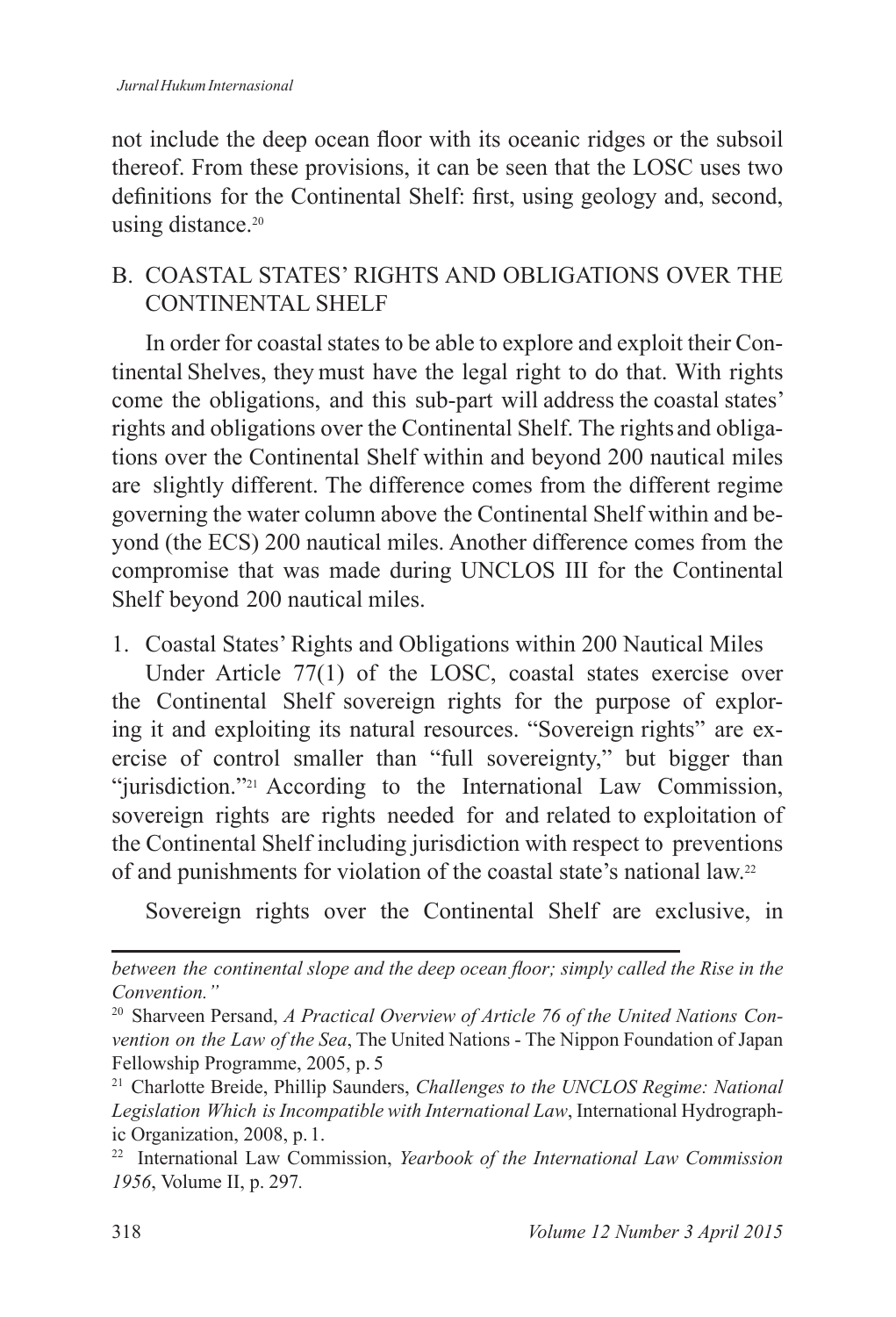that other states cannot conduct exploitation of the natural resources without permission from the coastal state.<sup>23</sup> Sovereign rights over the Continental Shelf are not dependent upon occupation or proclamation; therefore, sovereign rights over the Continental Shelf are inherent. Sovereign rights have their limits. Article  $78(2)$  of the LOSC stipulates that in exercising sovereign rights, coastal states must not infringe navigation and other rights provided in the LOSC.

2. Coastal States' Rights and Obligations outside 200 Nautical Miles

In essence, the rights and obligations of coastal states on the Continental Shelf beyond 200 nautical miles are the same as the rights and obligations within 200 nautical miles. The differences lie on the water column above the continental shelf and the compromise that UN- CLOS III took for the ECS. With respect to the first difference, given that the seas within 200 nautical miles are the territorial sea, contiguous zone, and exclusive economic zone, coastal states can exercise their rights on the water column within 200 nautical miles. However the sea beyond 200 nautical miles is the high seas, in which coastal states have no special rights. This difference has an effect on fisheries. Coastal states do not have sovereign rights over the fish beyond 200 nautical miles; coastal states only have sovereign rights over the fish within 200 nautical miles. Fish beyond 200 nautical miles which fall within the rights of the coastal state are only sedentary fish, as they are considered to be part of the continental shelf.

With respect to the second difference, coastal states have an obligation to make payments to the ISA for the exploitation of the ECS, pursuant to Article 82 of the LOSC. This is because of the compromise taken between coastal states and landlocked and geographically disadvantaged states. The consideration is because the ECS regime cuts down the area of the continental shelf which is free from the jurisdiction of states.<sup>26</sup> The rationale is because the deep sea of the ocean

<sup>&</sup>lt;sup>23</sup> International Law Commission, *loc.cit*; The LOSC, Article 77 (2).

<sup>&</sup>lt;sup>24</sup> Clive Schofield, I Made Andi Arsana, "Beyond the Limits?: Outer Continental Shelf Opportunities and Challenges in East and Southeast Asia", *Contemporary Southeast Asia*, vol. 31, no. 1 2009, p. 31

<sup>&</sup>lt;sup>25</sup> Churchill, *op.cit.*, p. 156.

<sup>&</sup>lt;sup>26</sup> International Seabed Authority, "Implementation of Article 82 of the United Nations Convention on the Law of the Sea", *ISA Technical Study*, no. 12, International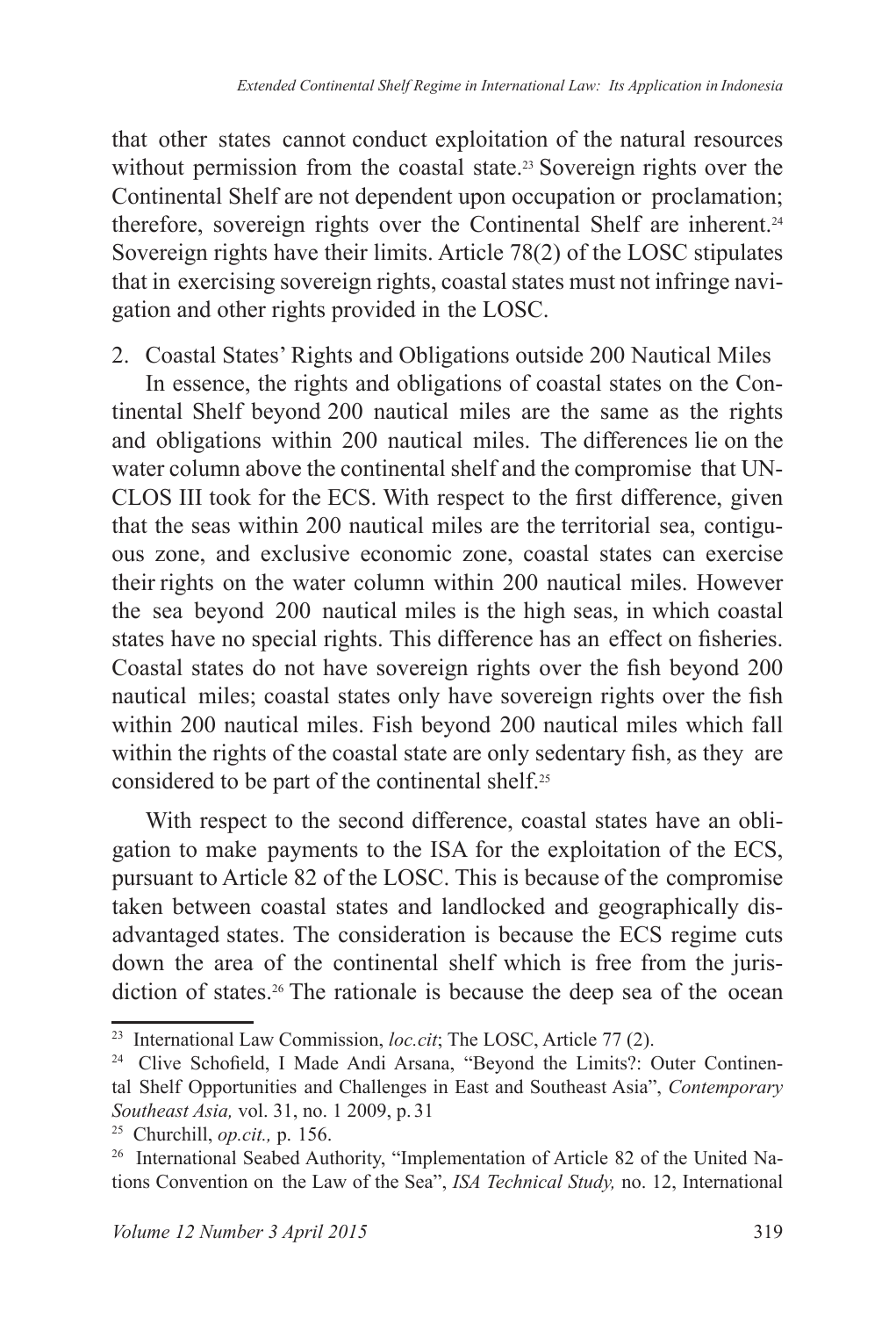("Area") is a common heritage of mankind.<sup>27</sup> The ISA is formed by the LOSC to organize and control activities on the Area, especially concerning the exploration and exploitation of the resources. $28$  Therefore, as the Area is within the jurisdiction of the ISA, coastal states with an ECS—which shrinks the ISA's jurisdiction—must make payments to the ISA for the exploitation of the ECS.

# C. THE LIMIT OF THE CONTINENTAL SHELF

The outer limits of the continental shelf are determined using a combination of formulae and constraints. The formulae concern the actual natural prolongation of the coastal state's land mass, whereas the constraints serve as a limit to the formulae. In essence, coastal states can have an ECS for as long the natural prolongation is, but irrespective of how long the natural prolongation is, it is still subject to the constraints.

1. Natural Prolongation Formulae

If a coastal state's continental margin extends beyond 200 nautical miles, it can use two formulae to determine the natural prolongation: the Gardiner Formula/Irish Formula and the Hedberg Formula. These two formulae can be used alternatively and together, at the discretion of the coastal state, whichever provides the farthest limits.

#### a. Gardiner Formula/Irish Formula

The Gardiner Formula/Irish Formula is the name used for the formula stipulated in Article  $76(4)(a)(i)$  of the LOSC. That Article stipulates that the outer limits of the continental margin are at the points where the thickness of the sedimentary rocks is at least  $1\%$  of the shortest distance from such points to the foot of the continental slope. So for instance, if the thickness of the sedimentary rocks is one nautical mile, then the outer limit is located at a distance of 100 nautical miles from the continental slope.<sup>30</sup> This formula is considered to be complicated given that it is heavily dependent on in-

Seabed Authority, 2013, p. 2.

Marta Chantal Ribeiro, *What is the Area and the International Seabed Authority?*, l'Institut Océanographique, 2013, pp. 1-3

<sup>&</sup>lt;sup>28</sup> The LOSC, Article  $157(1)$ .

<sup>&</sup>lt;sup>29</sup> Schofield, *op.cit.*, p. 32.

<sup>30</sup> *Ibid.*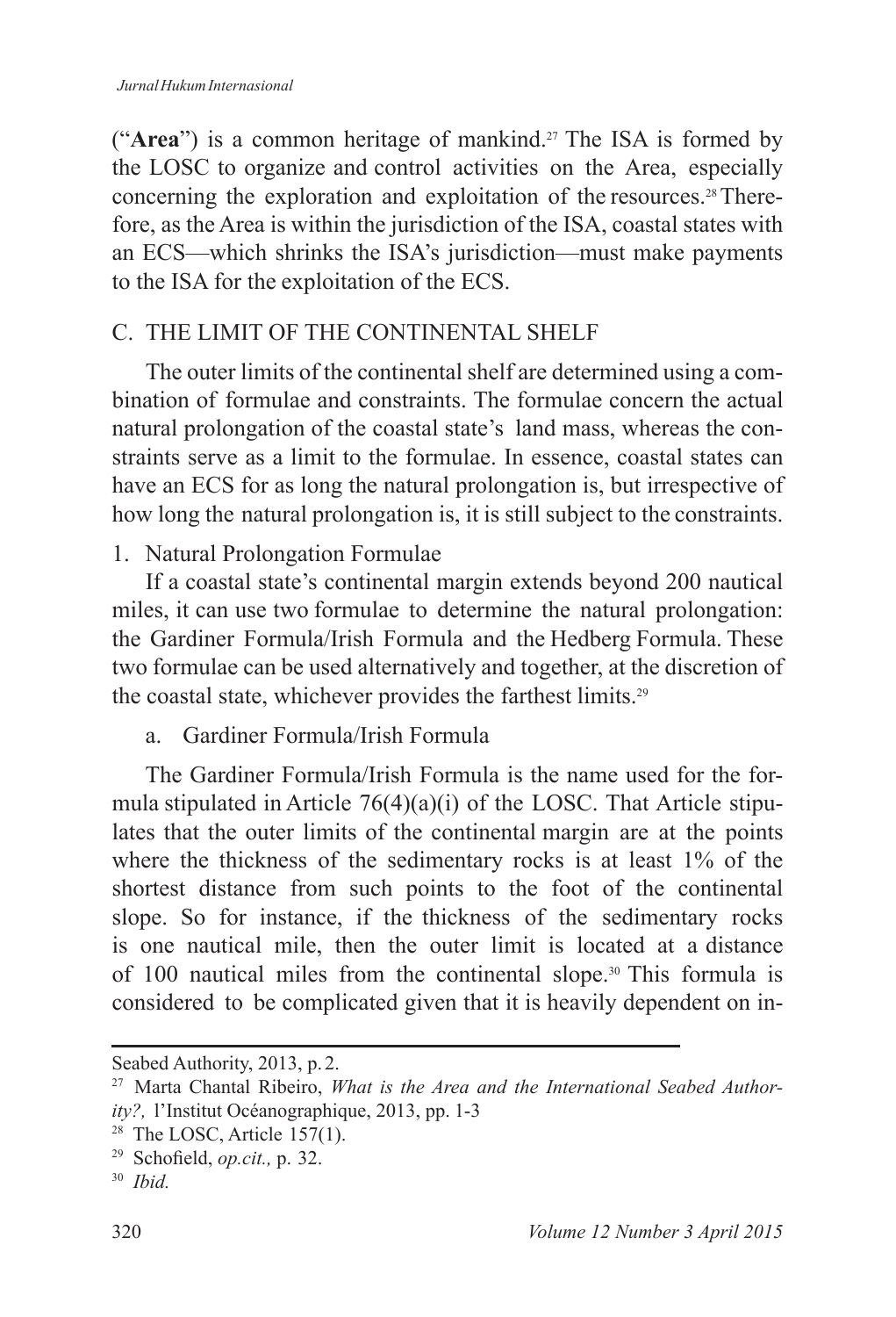formation directly obtained from the continental shelf.<sup>31</sup>

# b. Hedberg Formula

An alternative to the Gardiner Formula/Irish Formula is provided in Article  $76(4)(a)(i)$  of the LOSC—called the Hedberg Formula. Based on the Hedberg Formula, the limit of the continental margin is at a line which connects points which are at a distance of 60 nautical miles from the foot of the continental slope. The Hedberg Formula was made by Hollis D. Hedberg who opined that the Gardiner Formula/Irish Formula is too complicated to be implemented and is very much in favor of developed states as its implementation is costly and time consuming. The Hedberg Formula is much simpler given that to determine the relevant points, coastal states must only determine the foot of the continental slope. After it is determined, it is only a matter of determining the  $60$ -nautical-mile distance  $32$ 

# 2. The Extended Continental Shelf Constraints

After a coastal state has used the abovementioned formulae, it must apply the constraints given by the LOSC. There are two constraints given by the LOSC, the first which takes into account the distance from the baseline, and the second which takes into account the depth of the water above the ECS. It shall be noted that these two formulae can also be used alternatively and together, whichever is most advantageous for the coastal state.

# a 350 Nautical Miles from the Baseline

The first constraint takes into account the distance from the baseline. This constraint is provided in Article  $76(5)$  of the LOSC which stipulates that the constraint of the ECS is set at a distance of 350 nautical miles from the baseline. This method is very simple as no survey is needed. So long as points of the baseline are gathered which are readily available—coastal states must only draw a line 350 nautical miles away from it.

<sup>&</sup>lt;sup>31</sup> David A. Colson, "The Delimitation of the Outer Continental Shelf between Neighboring States," *The American Journal of International Law, Vol. 97, No. 1 (Jan., 2003)*, p. 93.

McDorman, *loc.cit.*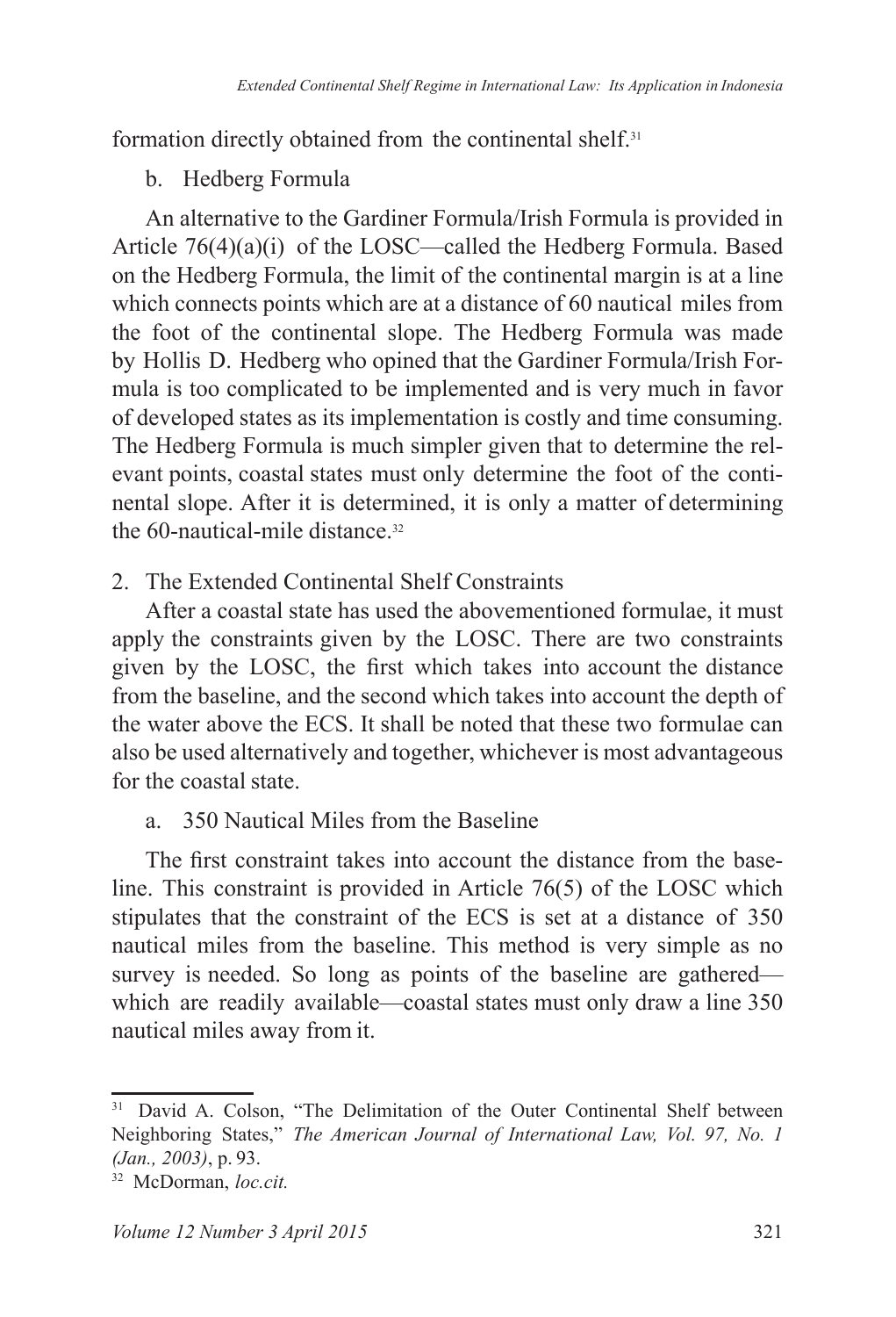# b  $2500$  isobath  $+100$  Nautical Miles

The second constraint takes into account the depth of the water above the ECS. This constraint is also provided in Article  $76(5)$  of the LOSC which stipulates that the constraint of the ECS is set at a distance of 100 nautical miles from the  $2,500$  meter isobaths, which is a line connecting the depth of 2,500 meters. This constrain requires a little more data as coastal states must first determine the 2.500-meter depths of the water column above their ECS. It should be noted that this constraint is used more in practice as more often than not, the ultimate distance is more seaward than  $350$  nautical miles  $33$ 

# D. ANNEX II. COMMISSION ON THE LIMITS OF THE CONTI-NENTAL SHELF

Annex II of the LOSC is the primary legal basis of the CLCS. The CLCS consists of 21 members who are experts in geology, geophysics, or hydrography, who are chosen by the LOSC member states taking into account a fair geographic representation.<sup>34</sup> The CLCS has two roles: first is to make recommendations for coastal states which have made submissions, and second, is to provide technical and scientific input if asked for by coastal states which intend to make a submission.

It must be noted that the CLCS is not a legal body to resolve disputes; the CLCS does not adjudicate or make binding decisions as a court or arbitral body would. The CLCS is a technical body whose capacity is to evaluate whether or not the technical provisions on the ECS have been met by a coastal state which intends to delineate its ECS.<sup>36</sup> This fact directly corresponds with the term used to describe the output of the CLCS, i.e., "recommendation," not "decision" or "award." The LOSC provides that the CLCS makes recommendations to coastal states which have made a submission to it. This recommendation only serves as a basis for the delineation. But only with the recommendation can delineation by a coastal state become binding.<sup>37</sup>

<sup>33</sup> Persand, *op.cit.,* p. 9; R. W. Smith, G. Taft, Legal Aspects of the Continental Shelf, in Peter Cook and Chris Carleton, Continental Shelf Limits: The Scientific and Legal Interface, Oxford University Press, 2000, p. 17-19.

 $34$  Annex II, Article 2(1).

<sup>&</sup>lt;sup>35</sup> McDorman, *op.cit.*, p. 302; Annex II, Article 3(1).

<sup>&</sup>lt;sup>36</sup> Schofield, *op.cit.*, p. 33.

 $37$  The LOSC, Article 76(8).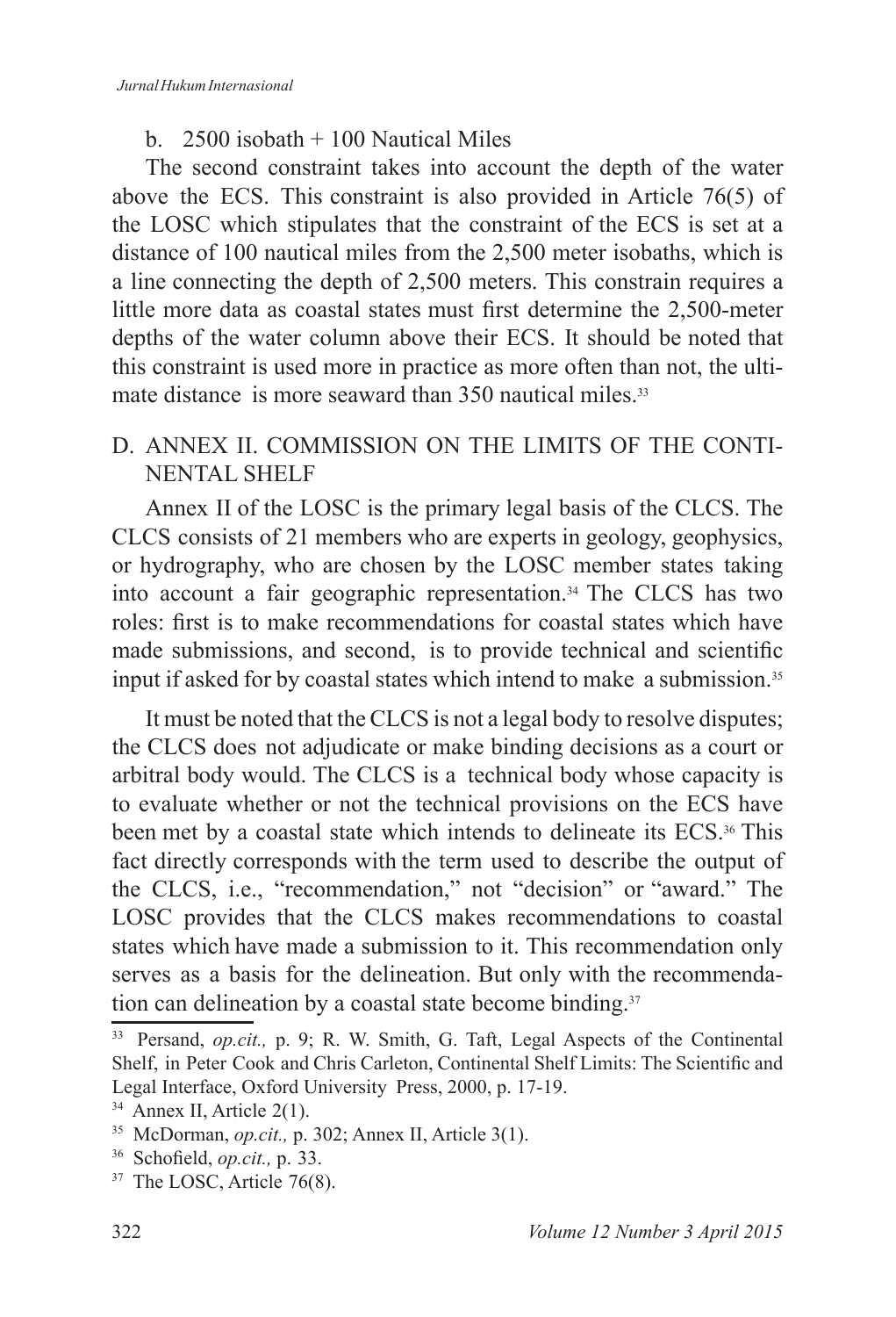As a concluding remark for this part, it is safe to say that the ECS is a heavily regulated regime now. UNCLOS III has done a tremendous job in providing the basis for this regime, from the technical aspects to the legal aspects. While the ECS is made sure to be in the hands of coastal states (by providing the right for coastal states to delineate the ECS themselves, if they desire), its application is also made sure to be consistent, which is why the CLCS was formed.

# **IV. ANALYSIS OF THE APPLICATION OF THE EXTENDED CONTINENTAL SHELF REGIME IN INDONESIA**

In this part, the writer will explain about the application of the ECS in Indonesia in its legislation and practice. This part will address existing laws and draft laws, as well as submissions to the CLCS which have been made and future submissions.

# A. THE EXTENDED CONTINENTAL SHELF UNDER INDONE-SIAN LAW

Currently, Indonesia does not have a specific law regarding the ECS. However, it is at a process of enacting a new law on the continental shelf, which will have provisions on the ECS regime. At this time, the basis for the application of the ECS in Indonesia is the LOSC itself, or rather the law which ratifies the LOSC.

### 1. Existing Laws

Indonesia currently has a number of laws which refer to the continental shelf. However, none specifically regulate the ECS in Indonesia. Indonesian laws that are of interest are: Law No. 1 of 1973 on the Indonesian Continental Shelf ("Continental Shelf Law"), Law No 22 of 2001 on Oil and Gas ("Oil and Gas Law"), Law No. 43 of 2008 on State Territory ("State Territory Law"), and Law No. 17 of 1985 on the Ratification of the United Nations Convention on the Law of the Sea ("LOSC Ratification Law").

The Continental Shelf Law is the one Indonesian law which specifically regulates about the continental shelf in Indonesia. However, as the year would suggest, it was made before the LOSC—by some distance, too. The Continental Shelf Law was made in accordance with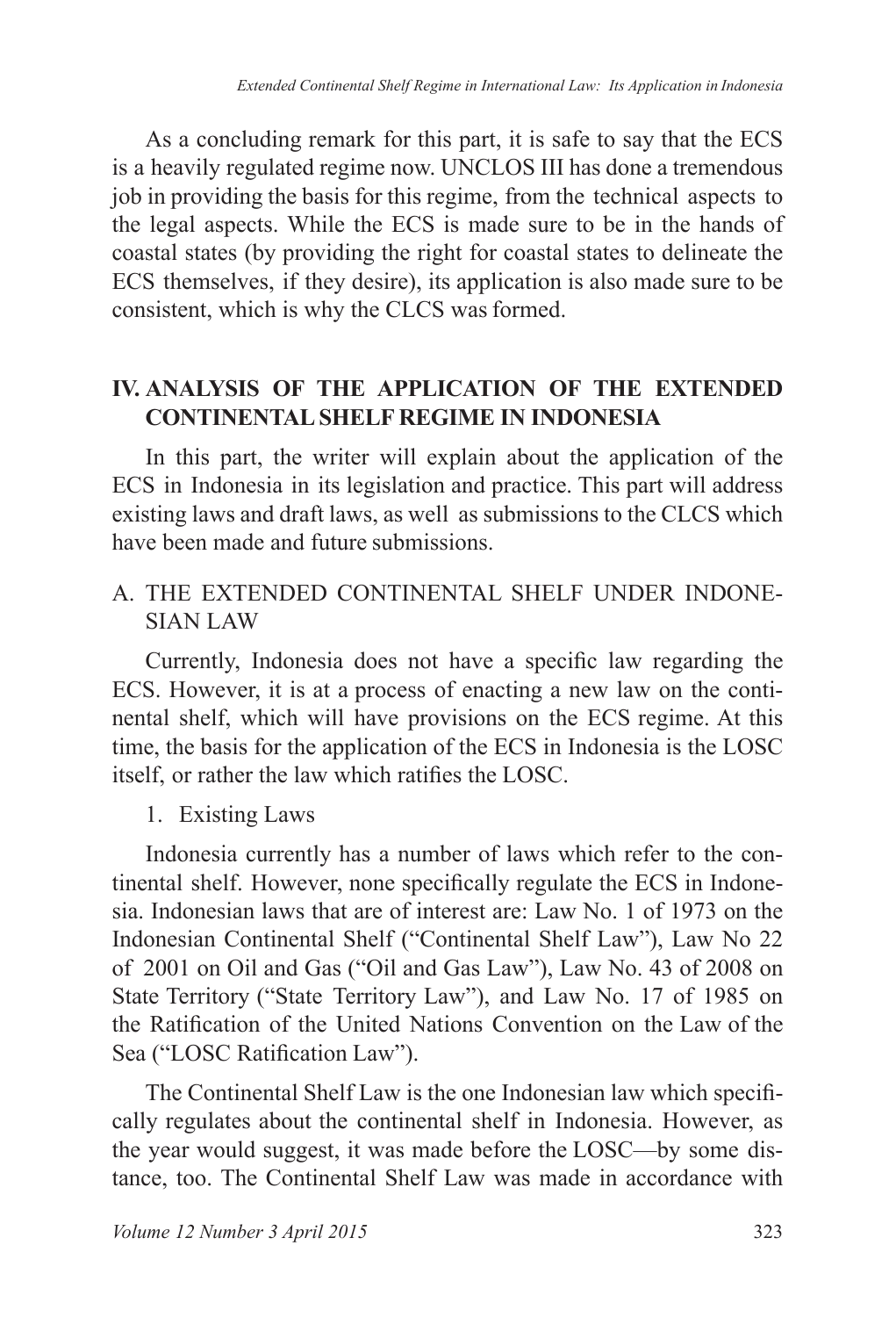the Continental Shelf Convention, to which Indonesia was a state party. The Continental Shelf Law has the same provision regarding the limits of the continental shelf as the Continental Shelf Convention, i.e., to a depth of 200 meters or, to the extent where exploitation is possible. It shall be noted that the Continental Shelf Law is not yet been revoked.

The Oil and Gas Law has one Article which touches upon the continental shelf. Article  $1(15)$  stipulates that the Indonesian mining area includes the land mass, waters, and continental shelf of Indonesia. Indonesian mining area is defined as an area where exploration and exploitation is possible. While the Oil and Gas Law declares Indonesia has the right to explore and exploit its continental shelf, it does not further define the continental shelf or refer to a law that defines it

The State Territory Law gives a definition of the continental shelf. Article 1(9) stipulates that the continental shelf:

*"comprises the seabed and subsoil of the submarine areas that extend beyond its territorial sea, throughout the natural prolongation of the land territory to the outer edge of the continental margin, or to a distance of 200 nautical miles from the baselines from which the breadth of the territorial sea is measured where the outer edge of the continental margin does not extend up to that distance, until the furthest 350 nautical miles until 100 nautical miles from the line connecting the depth of 2,500 meters."*

While the intention to include this article may be well—when read in isolation, it becomes misleading. This is as the Article makes it seem as though the limits of the continental shelf are the constraints only, without taking into account the Hedberg and Gardiner/Irish Formulae. The State Territory Law provides that Indonesia has sovereign rights over the continental shelf. An interesting point is that the State Territory Law makes reference to international law; Article 7 stipulates that the exercise of sovereign rights must be done in accordance with, among others, international law. Another point of interest in the State Territory Law is Article  $8(3)$  which stipulates that Indonesia, when not at the border with another state, shall unilaterally determine its territorial limits (including continental shelf). This provision seems to disregard the existence of the CLCS. With respect to the continental shelf and the ECS, the State Territory Law, while more advanced than other laws, still very much lacks the necessary provisions.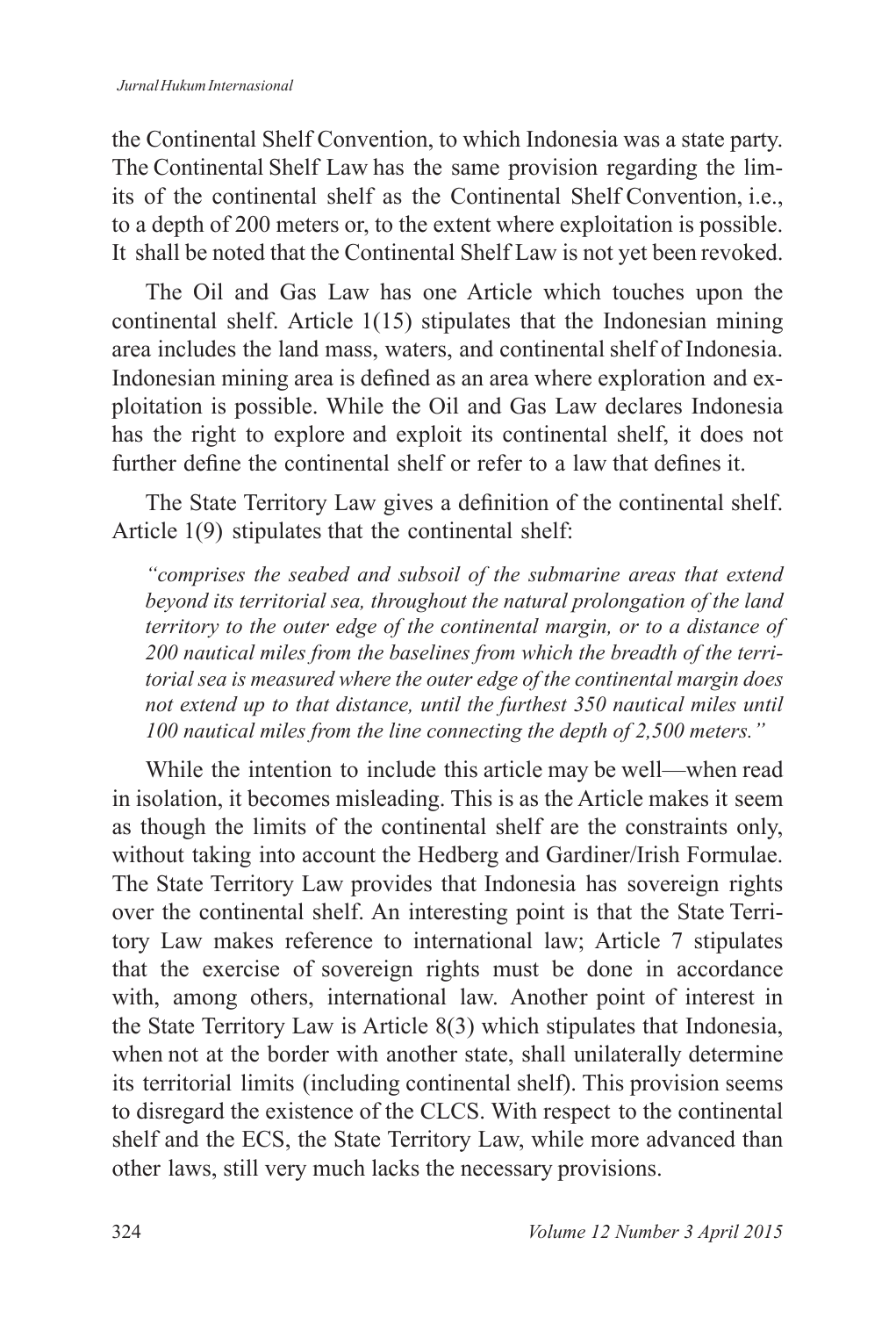Lastly, the LOSC Ratification Law is *the* basis for the application of the ECS in Indonesia. However, usually Indonesian ratification or accession laws only have two articles: the first stipulating which convention Indonesia ratifies or accedes to, and second stipulating when the law becomes effective; the LOSC Ratification Law is no exception. Hence, the LOSC Ratification Law in no way regulates the ECS in Indonesia; it merely serves as a basis for the application of it.

As a conclusion, as of now, Indonesia does not have a law which regulates the ECS in Indonesia, from the submission mechanism, division of authority and tasks, Indonesia's exercise of its rights and obligation, etc.

# 2. Draft Law

As the current Continental Shelf Law is no longer in line with the LOSC, Indonesia is at a process of making a new Continental Shelf Law. The National Law Development Agency of the Ministry of Law and Human Rights ("NLDA") has prepared an academic paper for the new Continental Shelf Law. In total NLDA has made two academic papers for the new Continental Shelf Law, made in 2011 and 2012. These academic papers are the basis for the draft law. With respect to the ECS, these academic papers have addressed it appropriately; they emphasized the potential of the ECS in Indonesia given the broad natural prolongation Indonesia has in numerous areas. At this time, Indonesia has not passed the new law on the Continental Shelf. However, the steps which have been taken so far looks promising for Indonesia to have a strong legal basis for the application of the ECS regime.

# B. INDONESIA'S SUBMISSION FOR THE EXTENDED CONTI-NENTAL SHELF

In this part, the author will address the application of the ECS in practice in Indonesia in its numerous areas. Indonesia has made one submission to the CLCS and duly obtained the recommendation. It is now also at a process of preparing other submissions to the CLCS for other areas.

Since approximately a decade ago, Indonesia has started to initiate moves to make a submission to the CLCS. The first step Indonesia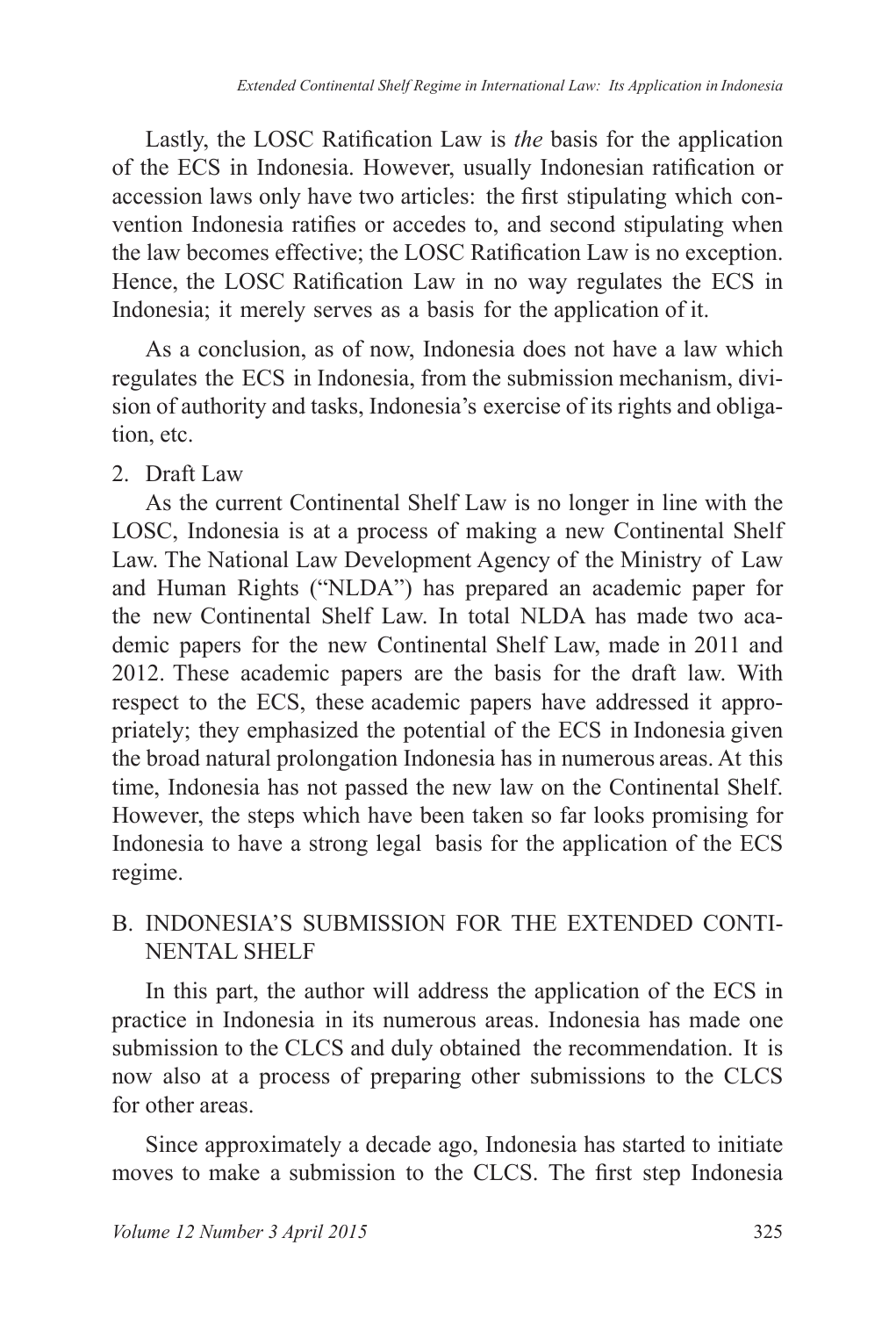took was making a desktop study which was followed by a continental shelf survey. The data gathering period was done by the Geospatial Information Agency ("GIA"). For the desktop study, the GIA relied on readily available data which was obtained without a direct survey, such as: (1) bathymetric data; (2) seafloor topography data; (3) sedimentary rock thickness data; (4) Government Regulation No. 38 of 2002 on the List of Indonesian Baselines; (5) the coastline; (6) exclusive economic zone maps, etc. After all the data was gathered, the Ministry of Foreign Affairs led the way to make the submission in front of the CLCS in New York<sup>38</sup>

1. Submission: The Extended Continental Shelf in North-West Sumatera

On 16 June 2008. Indonesia made a submission to the CLCS for the ECS in North-West Sumatera. On 24 March 2009, Arif Havas Oegroseno made a presentation before the CLCS. $39$  Finally, on 28 March 2011, the CLCS adopted the Recommendations of the Commission on the Limits of the Continental Shelf in regard to the submission made by Indonesia in respect of the area North West of Sumatra on 16 June 2008. The recommendation was then given to the Indonesian government and the United Nations Secretary General.

a. Limits

For its submission, Indonesia used the Gardiner/Irish Formula; the Hedberg Formula was not used at all by Indonesia. As can be seen in Picture 4-1, the foot of the continental slope is very close to the baseline. Therefore, if Indonesia were to use the Hedberg Formula, it would not gain any ECS at all, as the limit would fall within 200 nautical miles.<sup>40</sup>

<sup>&</sup>lt;sup>38</sup> Author's interview with Arif Havas Oegroseno, head of the Indonesian delegate for the submission before the CLCS; Author's interview with Tri Patmasari, Head of GIA's Sea Mapping; Sobar Sutisna, Tri Patmasari, and Khafid, *Indonesian Seaching for Its Continental Shelf Outer Limits*, (Bogor: National Coordinating Agency for Surveys and Mappings, 2005), p. 3.

<sup>&</sup>lt;sup>39</sup> Arif Havas Oegroseno, whom the author met and interviewed for this article, was the Director General of Legal Affairs and International Treaties and head of the Indonesian delegate for the submission before the CLCS; Commission on the Limits of the Continental Shelf CLCS/70, Twenty-seveth session, p. 3.

<sup>40</sup> Commission on the Limits of the Continental Shelf, Summary of Recommendations of the Commission on the Limits of the Continental Shelf in Regard to the Submission Made by Indonesia in Respect of The Area North West of Sumatra on 16 June 2008, p. 12.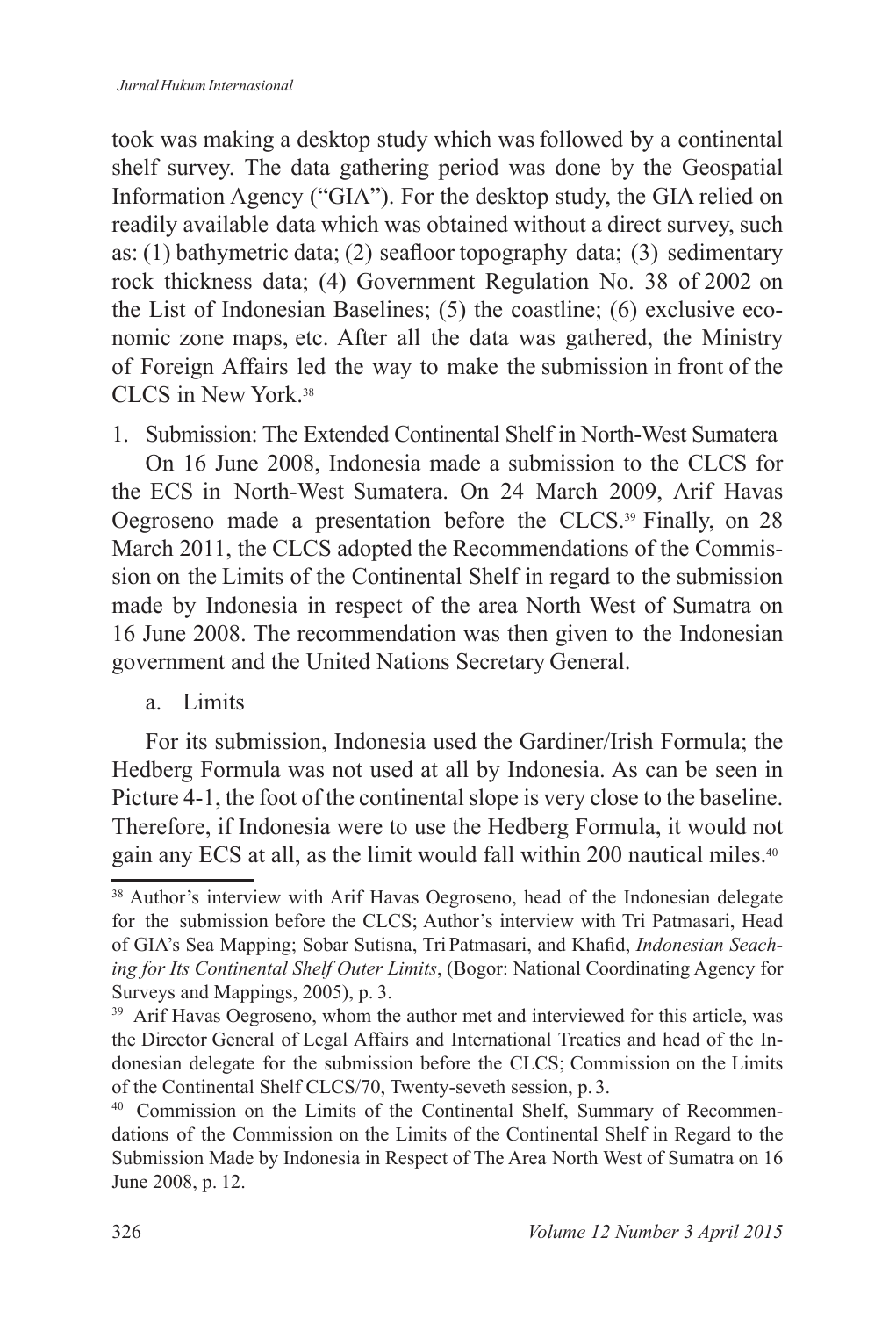With respect to the constraints, Indonesia opted for the 350-nautical-mile limit. As can be seen in Pictures  $4-1$  and  $4-3$ , the 350-nauticalmile limit is located far more seaward than the outer limits of the ECS. Indonesia's coordinates were subsequently accepted by the CLCS, with minor differences<sup>41</sup>. The difference can be seen in Pictures 4-1 and 4-2.



Picture 4-1

<sup>41</sup> Ibid., p. 17.

<sup>&</sup>lt;sup>42</sup> Picture 4-1, Continental Shelf Submission of Indonesia, Partial Submission in respect of the area of North-West of Sumatra, Executive Summary, p. 7.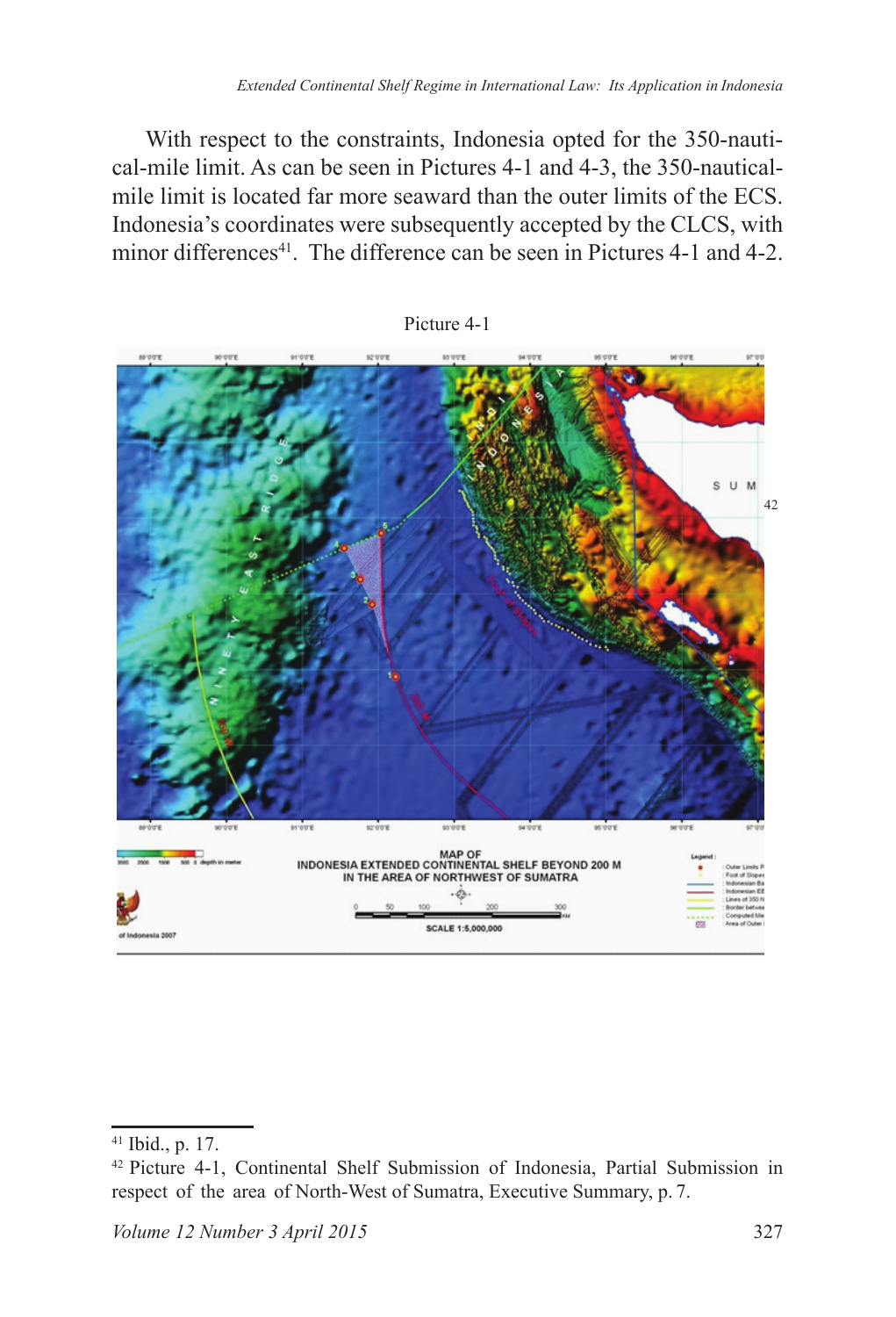



### b. Disputes and Possible Disputes

In its submission, Indonesia noted that there are no disputes in the North-West Sumatera area.<sup>44</sup> Interestingly, India sent a *note verbale* to the CLCS, reminding the latter of Article 83 of the LOSC which stipulates that delineation of the continental shelf between bordering states must be made through an agreement; the *note verbale* emphasized that the submission cannot have any prejudice to India.<sup>45</sup> Indonesia replied to the *note verbale* with a *note verbale* of its own. It stated that it

<sup>&</sup>lt;sup>43</sup> Picture 4-2, NLDA Naskah Akademis Rancangan Undang-Undang Tentang Landas Kontinen, NLDA, 2011, p. 31

<sup>44</sup> Continental Shelf Submission of Indonesia, Partial Submission in respect of the area of North-West of Sumatra, Executive Summary, p. 6.

<sup>&</sup>lt;sup>45</sup> *Note Verbale* India, No.NY/PM/443/1/2009, 25 March 2009.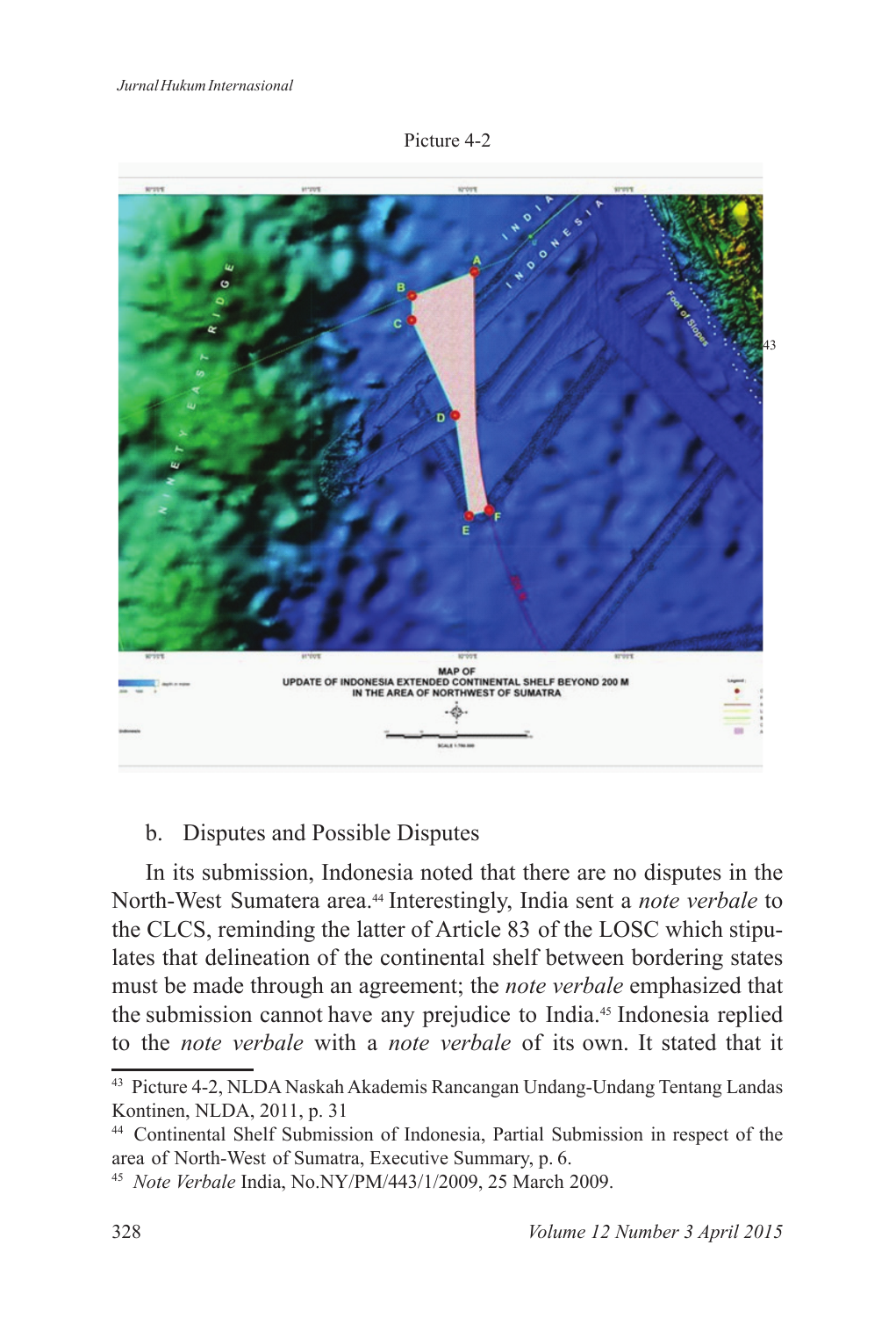agrees with India regarding Article 83 of the LOSC, after which Indonesia reminded India and CLCS that Indonesia and India in fact *have*  made an agreement—two, in fact—regarding the borders of the continental shelf between the two states.

The two agreements were made in 1974 and 1977.<sup>47</sup> These two agreements comprehensively set out the coordinates of the borders of the continental shelf between Indonesia and India. Therefore, the submission made by Indonesia for the ECS in North-West Sumatera is free from any dispute with neighboring states.

### c. Exploration and Exploitation

Indeed, the intention of Indonesia to make the submission is to explore and exploit its resources. However, based on the author's interview with Arif Havas Oegroseno and Tri Patmasari, Indonesia has not started exploration, let alone exploitation, on the ECS. This is because of a number of reasons.

Firstly, the issue is with respect to costs. In essence the farther away the area, the more pricey the exploration and exploitation cost will be. Two hundred nautical miles is a long way from the shore, and it shall be noted that not even all of the continental shelf within 200 nautical miles have been explored and exploited. Hence, Indonesia will focus on the continental shelf within 200 nautical miles first.

Secondly, according to Arif Havas Oegroseno, the major issue—as the author explored in the previous part—is the lack of legal framework for exploration and exploitation. The new law on the Continental Shelf itself has not yet been made. And usually, laws need to be further implemented by Government Regulations and Minister Regulations. According to him, Indonesia is in a unique position where externally,

<sup>&</sup>lt;sup>46</sup> *Note Verbale* Indonesia, No. 471/Pol-SG/V/09, 30 April 2009.

<sup>47</sup> Agreement between the Government of the Republic of Indonesia and the Government of the Republic of India relating to the Delimitation of the Continental Shelf Boundary between the Two Countries, opened for signature 8 August 1974 (entered into force 17 December 1994); Agreement between the Government of the Republic of Indonesia and the Government of the Republic of India on the Extension of the 1974 Continental Shelf Boundary between the Two Countries in the Andaman Sea and the Indian Ocean, opened for signature 14 January 1977 (entered into force 22 December 1980).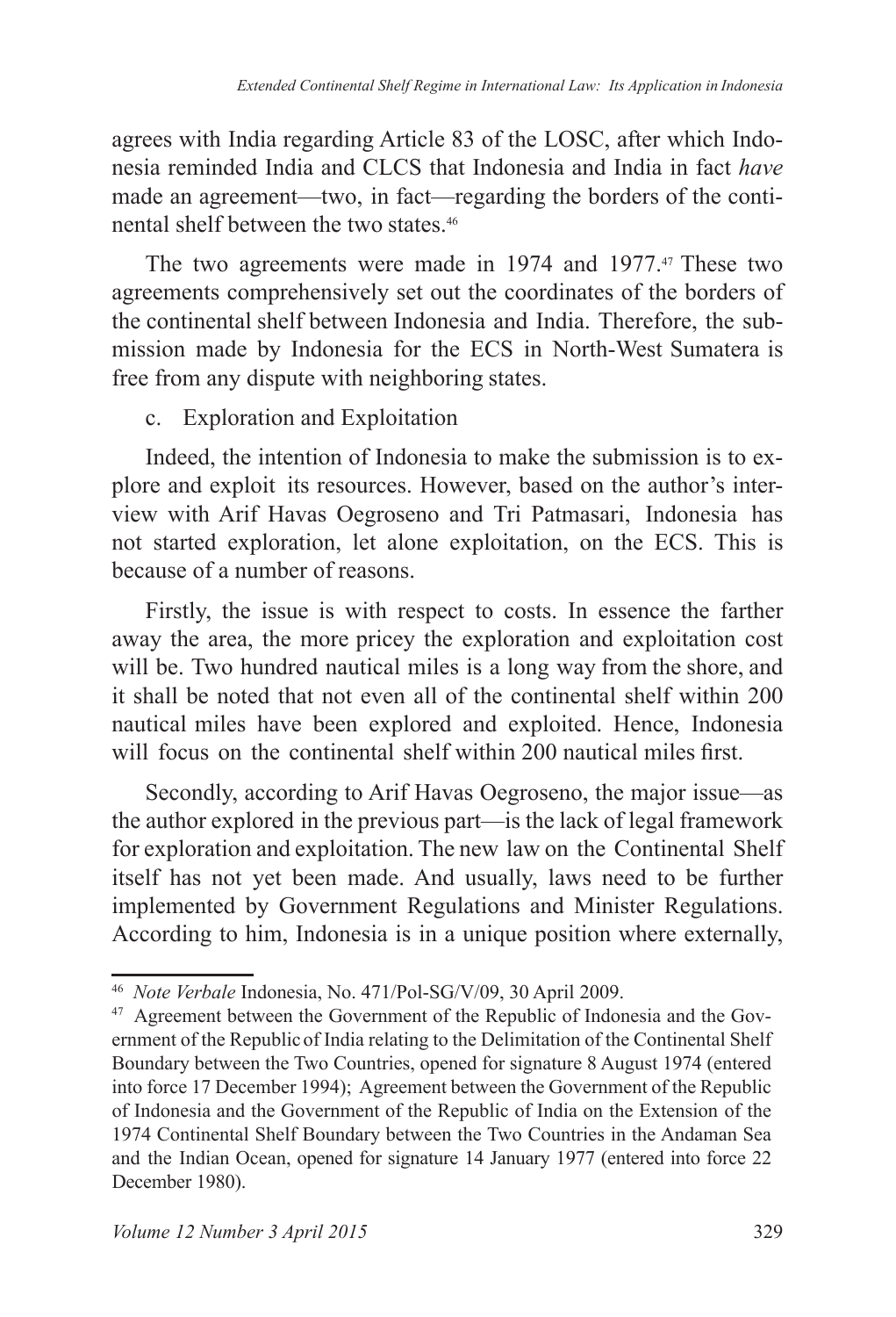Indonesia is ready, but internally, it is not yet supported by the necessary laws and regulations.

Thirdly, according to Tri Patmasari, until now, Indonesia has not made a benefit analysis for the ECS. This sort of analysis is usually conducted prior to Indonesia signing a certain agreement. It has also not yet made a utilization plan for the ECS. Hence, Indonesia made the submission without knowing how to make use of the ECS and even after the recommendation has been given, it still does not know how to make use of it.

As a conclusion, even though Indonesia has obtained the recommendation from the CLCS, it is still far from exploring and exploiting the ECS. The ECS, for now, is a long-term investment for future generations which will have the capacity to explore and exploit the ECS.

### 2 Future Submissions

In its submission for the ECS in North-West Sumatera, Indonesia explicitly mentioned that it is a partial submission; Indonesia intends to make other submissions for South Nusa Tenggara and North Papua.<sup>48</sup> Indonesia has started to explore the possibilities for these two areas at the same time it started to explore the possibilities of North-West Sumatera. The NLDA has acknowledged these potential in its academic paper, in which it included a map for Indonesia's ECS potentials, as can be seen in Picture 4-3.<sup>49</sup>

<sup>&</sup>lt;sup>48</sup> Commission on the Limits of the Continental Shelf, Summary of Recommendations of the Commission on the Limits of the Continental Shelf in Regard to the Submission Made by Indonesia in Respect of The Area North West of Sumatra on 16 June 2008, p. 1.

<sup>49</sup> Picture 4-3, NLDA, Naskah Akademis Rancangan Undang-Undang Tentang Landas Kontinen, NLDA, 2011, p. 29.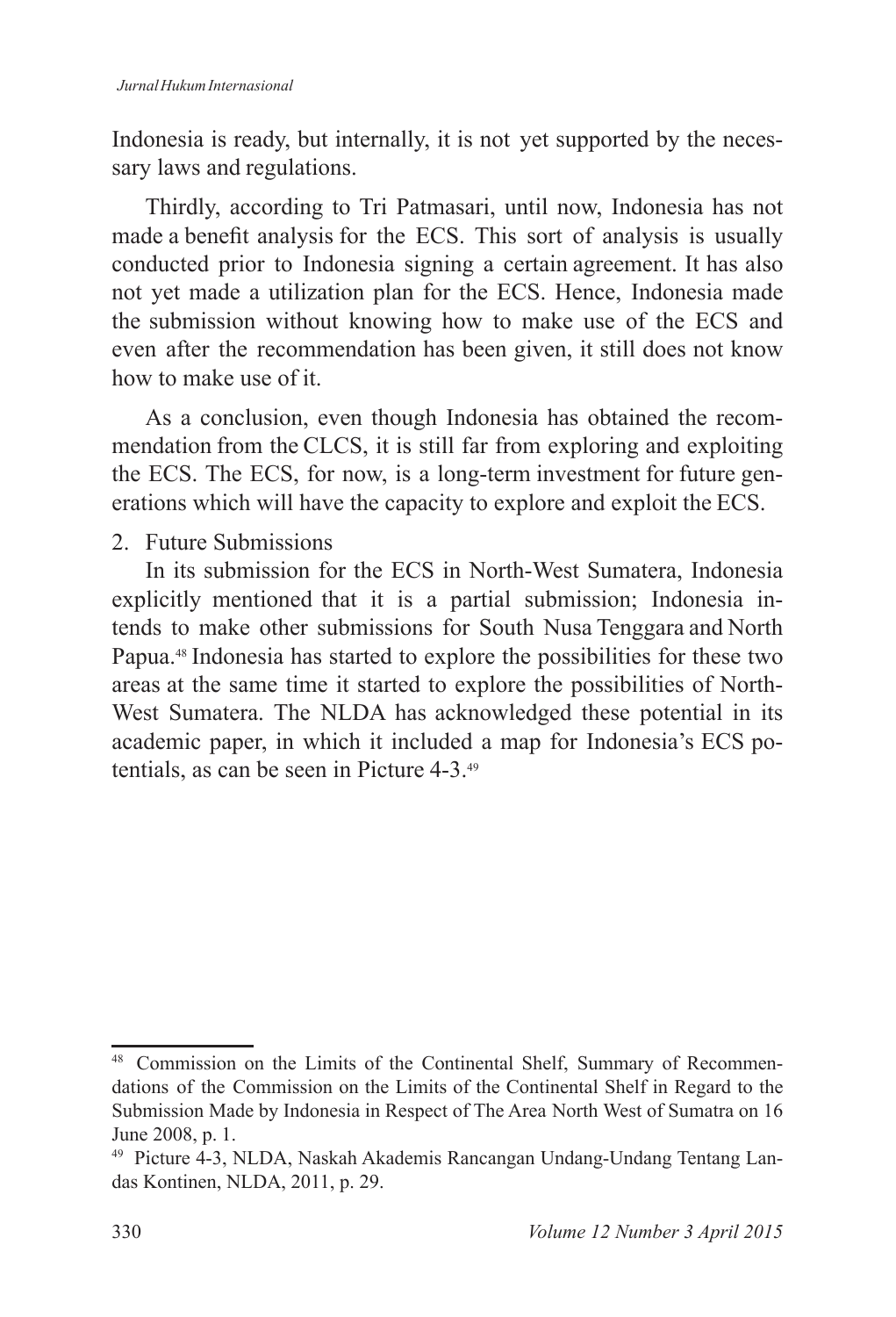Picture 4-3



### a. The Extended Continental Shelf in South Nusa Tenggara

The potential of the ECS in South Nusa Tenggara was first seen in the desktop study, explained above. In addition to the desktop study, the GIA has also conducted a survey in 2008. This survey is the same survey which was done in North-West Sumatera in 2006 and 2010, which proved to be very important for the CLCS's approval. According to Tri Patmasari, the ECS in South Nusa Tenggara is not ready to be submitted as additional surveys are needed. The potential of the ECS in South Nusa Tenggara can be seen in Picture 4-3 marked "OCS-2."

### b. The Extended Continental Shelf in North Papua

Other than the desktop study Indonesia has conducted a number of surveys here in 2008, 2013, and—most recently— $2014$ . According to Tri Patmasari, the surveys revolve especially around the Eauripik Rise. Indonesia has also made diplomatic moves for the ECS in North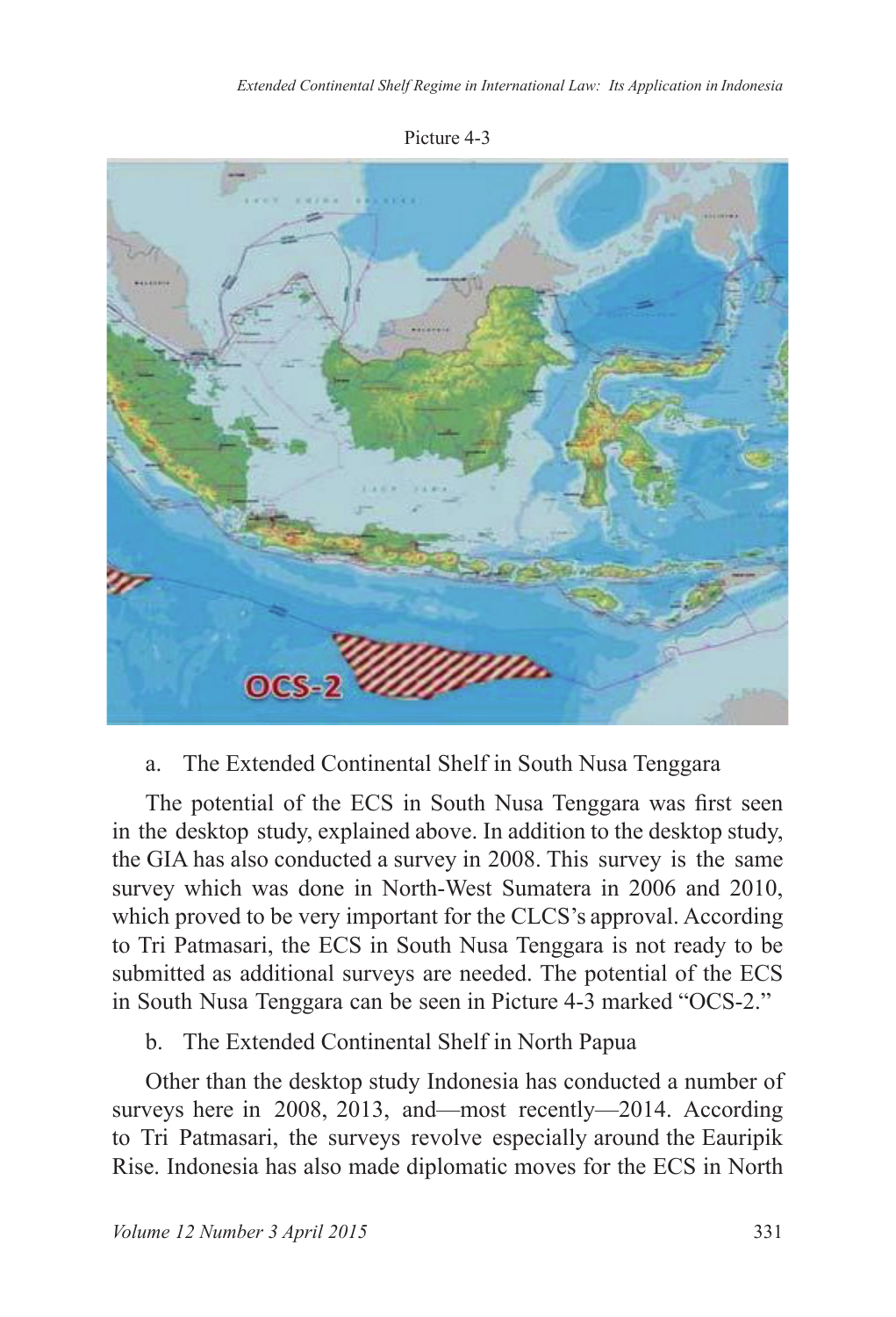Papua with neighboring states. These states are Papua New Guinea and Micronesia. Both are at the border of Indonesia. In 2012, Indonesia, Papua New Guinea, and Micronesia have made a trilateral meeting to discuss the ECS in the area around North Sumatera. Indonesia is open for the possibility of a joint submission with these neighbors.

From the facts, the ECS submission preparation for North Papua is better prepared. It was estimated that Indonesia would launch its submission by the end of 2014. However, until this article was written, no submission was made. The potential of the ECS in North Papua can be seen in Picture 4-3 marked "OCS-32."

# **V. CONCLUSION**

# A. ANALYSIS AND CONCLUDING REMARKS

In this section the author will analyze the problems of the Indonesian ECS. The main issue for the implementation of the ECS regime in Indonesia is the lack of a strong legal basis. The Continental Shelf Law is now essentially obsolete, although it still has not yet been revoked. The Continental Shelf Law was made long before LOSC and still uses the understanding of the Continental Shelf Convention that is no longer applicable to Indonesia since 1985. Other laws governing the continental shelf are also insufficient. The Oil and Gas Law does not recognize the regime of the ECS and only touches upon the continental shelf in general. The State Territory Law is a more applicable to the ECS regime because in the definition of the continental shelf, it mentions the possibility of extending the continental shelf up to 350 nautical miles from the baselines or 100 nautical miles from a line connecting the depth of 2500 meters. However, the State Territory Law is also problematic. When the State Territory Law is read in isolation, it is as if Indonesia can extend its continental shelf to the maximum extent without any formulae. This is made worse by the provisions of the State Territory Law which states that the delimitation of the continental shelf can be done unilaterally. This is not in line with the LOSC, which requires a process through the CLCS. The applicability

 $50$  Commission on the Limits of the Continental Shelf, CLCS/62, Twenty-third session, p 9.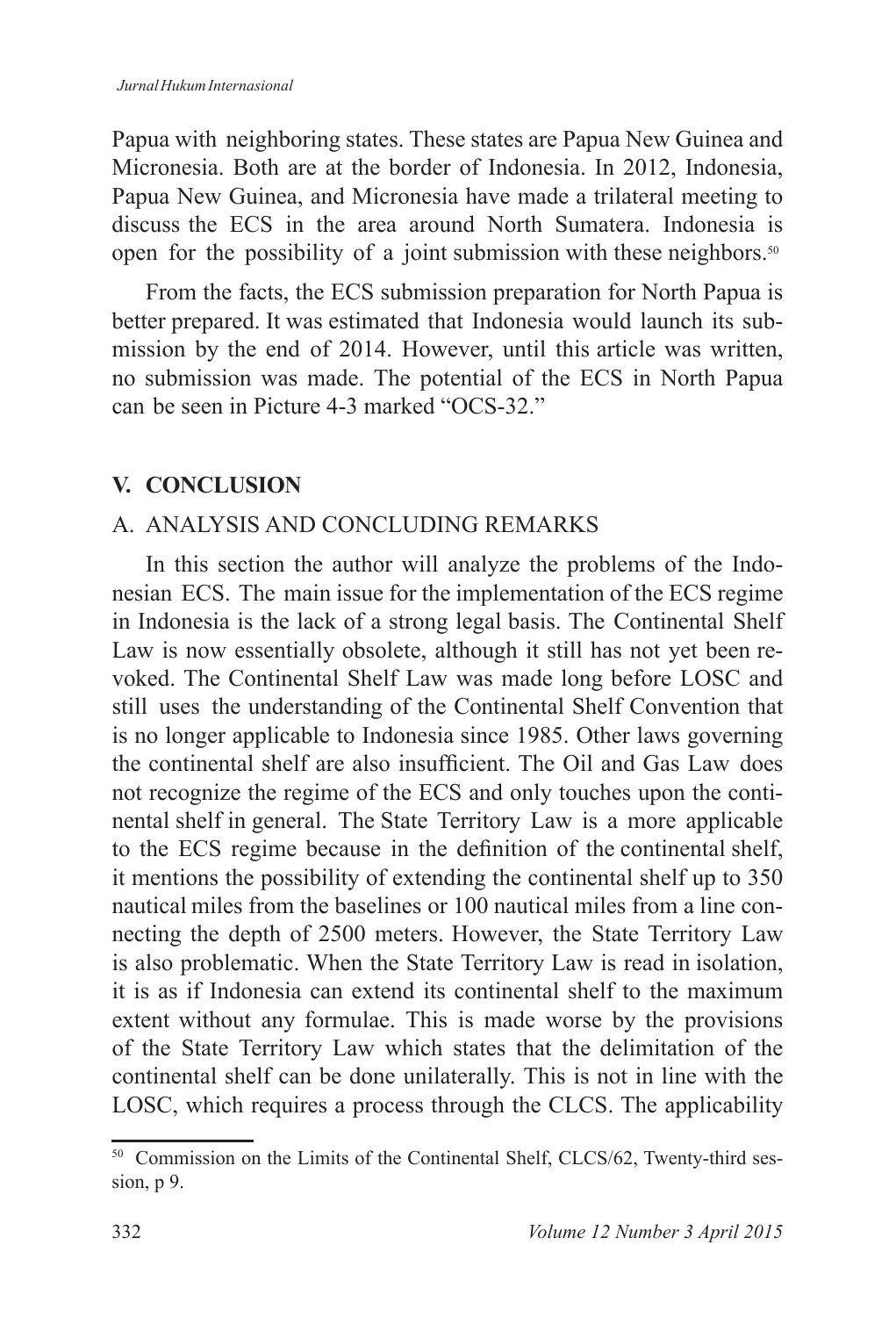of the ECS is solely relying on the LOSC Ratification Law. However, like other ratification laws, the LOSC Ratification Law only consists of two articles; it does not provide any further detailed provisions.

The absence of a strong legal basis for the adoption of the ECS regime in Indonesia results in several outcomes. The first is the lack of clarity of the rights and obligations of Indonesia over the ECS based on national law. Second, the absence of a strong legal basis means that Indonesia does not have a legal mandate to carry out exploration and exploitation over the ECS. This is viewed by Arif Havas Oegroseno as one of the main reasons—other than the high costs—why Indonesia has not started exploration and exploitation over the ECS.

In addition to a lack of a strong legal basis for the application of the ECS regime, a problem lies in the benefit analysis, which was never done by Indonesia. This means that Indonesia made its submission without knowing what benefits will be obtained when the submissions are approved by CLCS though its recommendation. This also means Indonesia does not have utilization plan for the ECS. Arif Havas Oegroseno opined that Indonesia has not carried out exploration and exploitation because there is no legal basis and because of the high cost. Although it is true, in the opinion of Tri Patmasari, Indonesia has not carried out exploration and exploitation because there is no plan to do it to begin with.

### B. SUGGESTIONS

Looking at the application of the ECS regime in Indonesia, the authors offer two suggestions. First, there is the need for a strong national legal basis for the application of the ECS regime in Indonesia. The new Continental Shelf Law should contain provisions regarding the ECS in accordance with the LOSC. In addition to the new Continental Shelf Law, there should be implementing regulations for the exploration and exploitation over the ECS. Second, Indonesia needs to conduct a study or analysis for the benefit of obtaining the ECS. This should be done both for the ECS in North-West Sumatera as well as for the future ECS in South Nusa Tenggara and North Papua, so that when the CLCS give its recommendations, Indonesia is ready with its well-tailored utilization plan.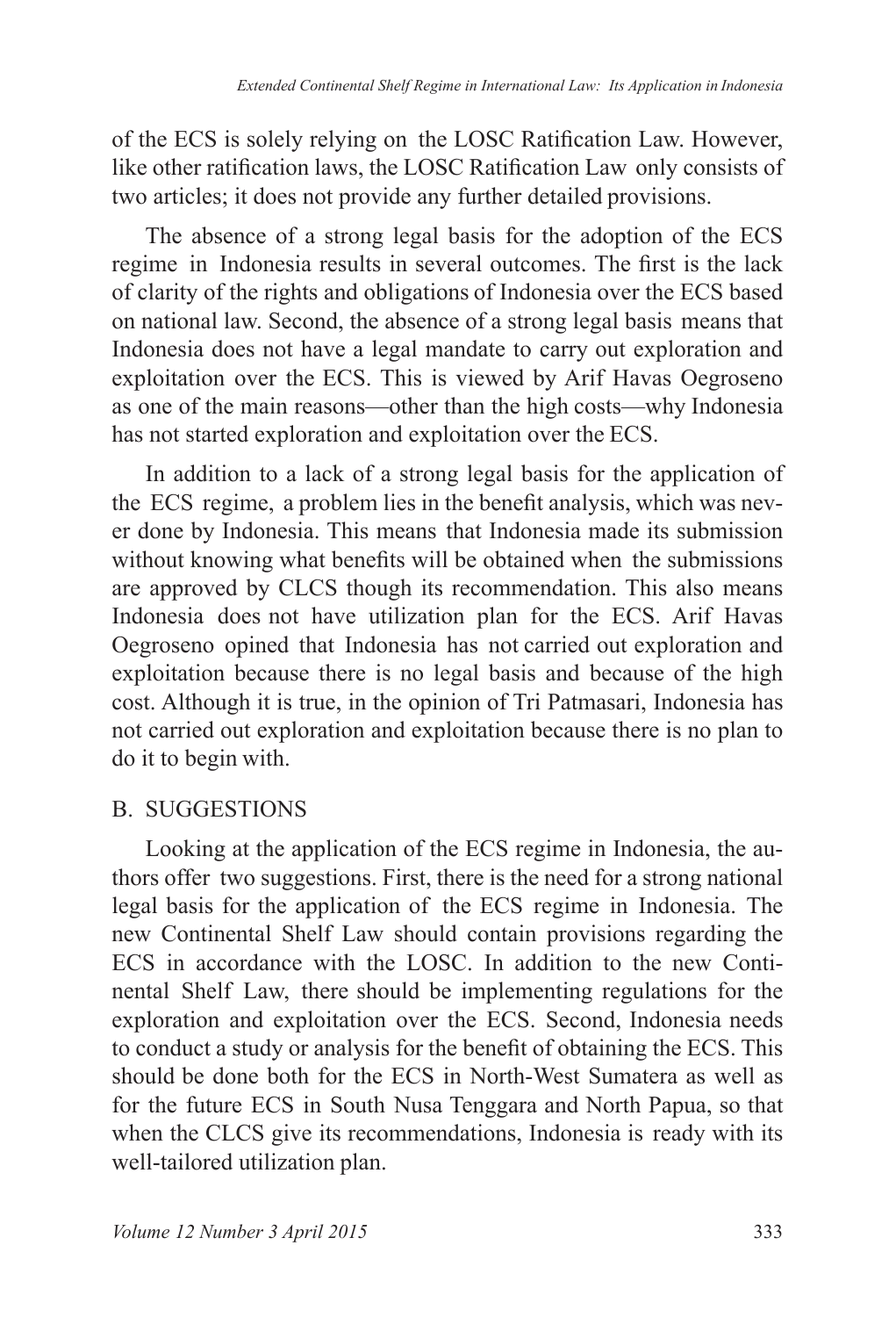### **REFERENCE**

#### **Agreements**

- *Agreement between the Government of the Republic of Indonesia and the Government of the Republic of India on the Extension of the 1974 Continental Shelf Boundary between the Two Countries in the Andaman Sea and the Indian Ocean*. (opened for signature 14 January 1977, entered into force 22 December 1980).
- *Agreement between the Government of the Republic of Indonesia and the Government of the Republic of India relating to the Delimitation of the Continental Shelf Boundary between the Two Countries.* (opened for signature 8 August 1974, entered into force 17 December 1994).
- *Geneva Convention on the Continental Shelf.* (opened for signature 29 April 1958, entered into force 10 June 1964).
- *Geneva Convention on Fishing and Conservation of the Living Resources of the High Seas*. (opened for signature 29 April 1958, entered into force 20 March 1966).
- *Geneva Convention on the High Seas.* (opened for signature 29 April 1958, entered into force 30 September 1962).
- *Geneva Convention on the Territorial Sea and the Contiguous Zone*. (opened for signature 29 April 1958, entered into force 10 September 1964).
- *Timor Sea Treaty between the Government of East Timor and the Government of Australia*. (open for signature 20 May 2002, entered into force 2 April 2003).

#### **Regulations**

- Indonesia. Undang-Undang Nomor 1 Tahun 1973 tentang Landas Kontinen Indonesia. LN. 1973-2994.
- Indonesia. Undang-Undang Nomor 17 Tahun 1985 tentang Pengesahan United Na*tions Convention on the Law of the Sea* (Konvensi United Nations Tentang Hukum Laut). LN. 1985-76.
- Indonesia. Undang-Undang Nomor 22 Tahun 2001 tentang Minyak and Gas Bumi. LN. 2001-136.
- Indonesia. Undang-Undang Nomor 43 Tahun 2008 tentang Wilayah Negara. LN. 2008-177.
- United States of America. Harry S. Truman Proclamation. (US Proclamation no. 2667). Policy of the United States With Respect to the Natural Resources of the Subsoil and Sea Bed of the Continental Shelf 1945.

#### **Books**

- $A$ deleve, Gabriel and Kofi Acquah-Dadzie. *World Dictionary of Foreign Expressions: A Resource for Readers and Writers*. Bolchazy-Carducci Publishers. 1999.
- Churchill, R. R. and A. V. Lowe. *The Law of the Sea*. Ed. 3. Manchester University Press. 1999.
- Garner, Bryan A. *Black's Law Dictionary*, ed. 9. Thomas Reuters. 2009.
- Haakonssen, Knud. *The Free Sea*. Liberty Fund, Inc. 2004.
- International Oceanographic Commission, International Hydrographic Organization and International Association Of Geodesy. *A Manual on Technical Aspects of the United Nations Convention on the Law of the Sea - 1982, ed. 4. International* Hydrographic Bureau. 2006.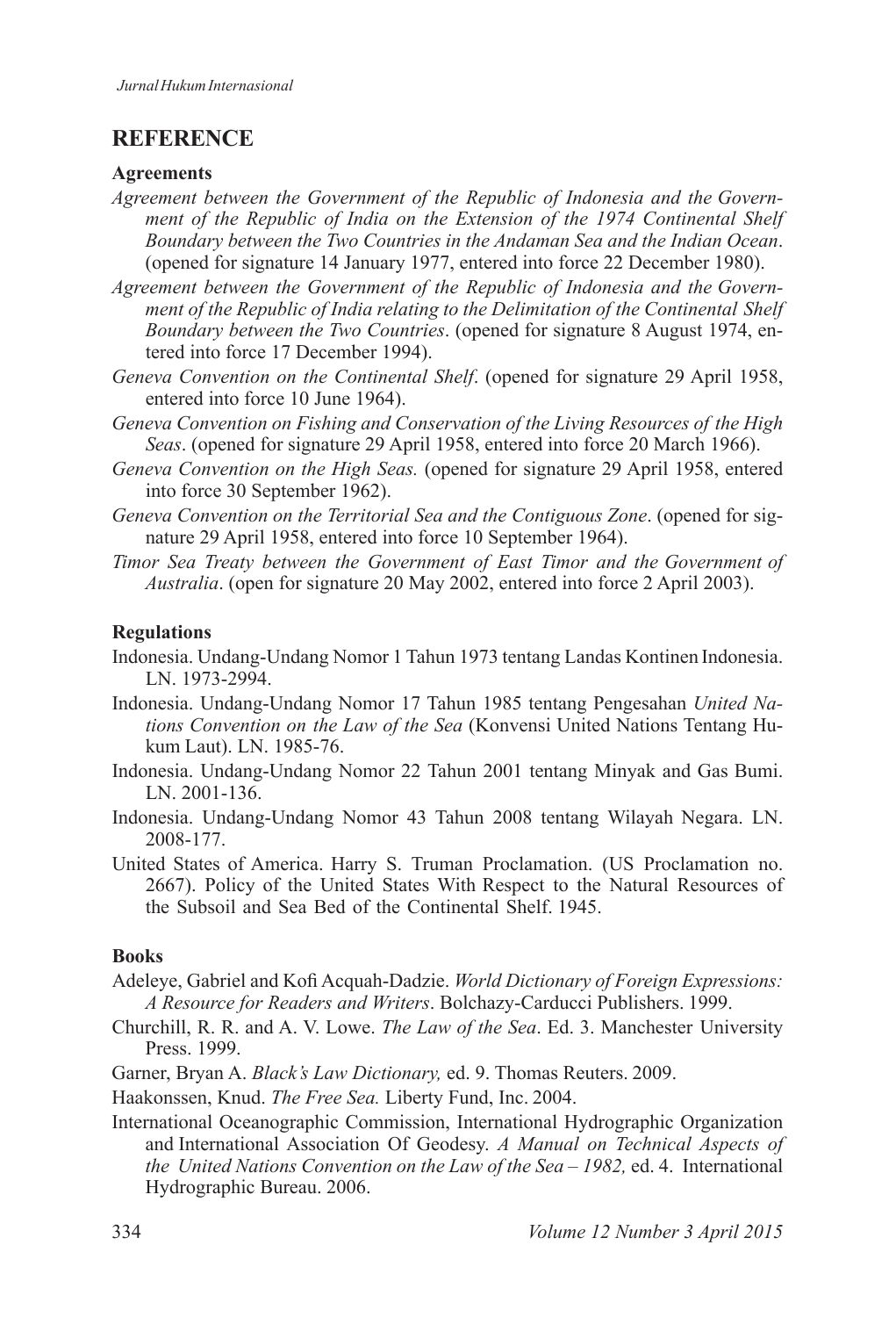- Persand, Sharveen. *A Practical Overview of Article 76 of the United Nations Convention on the Law of the Sea*. The United Nations - The Nippon Foundation of Japan Fellowship Programme. 2005.
- Prescott, Victor. Resources of the Continental Margin and International Law. Oxford University Press. 2000.
- Siombo, Marhaeni Ria. *Hukum Perikanan Nasional and Internasional*. PT Gramedia Pustaka Utama, 2010.
- Smith, R. W. An G. Taft. *Legal Aspects of the Continental Shelf*. Oxford University Press. 2000.
- Suarez, Suzette V. The Outer Limits of the Continental Shelf: Legal Aspects of *their Establishment*. Springer. 2008.

#### **Journals**

- Breide, Charlotte and Phillip Saunders. "Challenges to the UNCLOS Regime: National Legislation Which is Incompatible with International Law". *International Hydrographic Organization*
- Colson, David A. "The Delimitation of the Outer Continental Shelf between Neighboring States". *The American Journal of International Law.* Vol. 97. No. 1. 2003.
- International Law Commission. "Yearbook of the International Law Commission ¥*ILC Volume II.*
- International Seabed Authority. "Implementation of Article 82 of the United Nations Convention on the Law of the Sea". *ISA Technical Study: No.12*
- Jares, Vladimir. "The Continental Shelf Beyond 200 Nautical Miles: The Work of the Commission on the Limits of the Continental Shelf and the Arctic". *Vanderbilt Journal of Transnational Law Vol. 42:1265. 2009.*
- McDorman, Ted L. "The Role of the Commission on the Limits of the Continental Shelf: A Technical Body in a Political World". *The International Journal of Marine and Coastal Law.* Vol 17, No 3, 2002.
- United Nations. "The Law of the Sea: Training Manual for Delineation of the Outer Limits of the Continental Shelf Beyond 200 Nautical Miles and for Preparation of Submissions to the Commission on the Limits of the Continental Shelf". *United Nations*
- Ribeiro, Marta Chantal. "What is the Area and the International Seabed Authority?". *l'Institut Océanographique.*
- Russa, Garry R. and Dirk C. Zellerb. "From Mare Liberum to Mare Reservarum". *Marine Policy. Vol. 27. 2003.*
- Schofield, Clive and I Made Andi Arsana. "Beyond the Limits?: Outer Continental Shelf Opportunities and Challenges in East and Southeast Asia". *Contemporary Southeast Asia.* Vol. 31. No. 1. 2009.
- Suarez, Suzette V. "Commission on the Limits of the Continental Shelf". Max *Planck UNYB.*
- Sutisna, Sobar, Tri Patmasar and Khafid. "Indonesian Seaching for Its Continental Shelf Outer Limits". *National Coordinating Agency for Surveys and Mappings*. 2005
- Theutenberg, Bo Johnson. "Mare Clausum et Mare Liberum". Arctic. Vol. 37. No. 3. 1984.